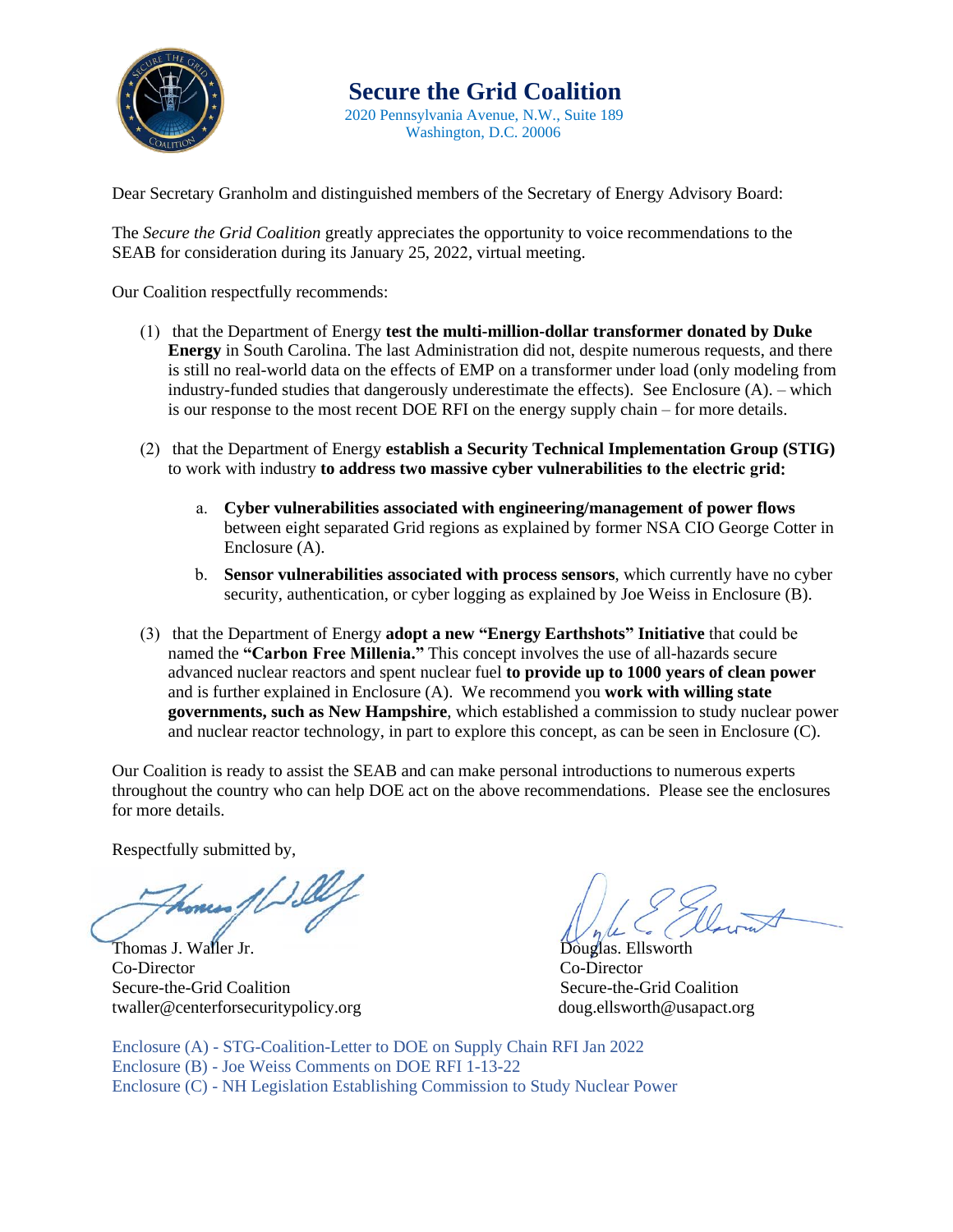

 A Project of the Center for Security Policy 2020 Pennsylvania Avenue, N.W., Suite 189 Washington, D.C. 20006

January 14, 2022

U.S. Department of Energy 1000 Independence Ave, SW Washington, DC 20585

VIA www.regulations.gov/docket/DOE-HQ-2021-0020

## **Comments of Secure the Grid Coalition Regarding Request for Information (RFI) on Energy Sector Supply Chain Review, Docket Number DOE‐HQ‐2021‐0020**

Dear Department of Energy:

Our Secure the Grid Coalition<sup>1</sup> has long worked to improve the security of our nation's most critical infrastructure – the electric grid. We recognize that a prolonged and widespread electrical blackout would cripple every one of our nation's 16 critical infrastructures, causing immense harm to our economy, our people, our national security, and – especially – our environment.

We appreciate DOE providing the opportunity for public comment on the important topic of the Energy Sector Supply Chain. We recognize that your Request for Information (RFI) sought information on specific questions, many of which pertain to energy sector asset owners and/or vendors. While our Coalition is comprised of nationally renowned security professionals drawn from a wide range of experiences and expertise (some of which do own or operate energy sector assets), our comments will focus more from the "outside looking in" perspective. Because our Coalition and its members receive no funding from the energy industry we are an unconstrained, unbiased observer and we believe that our observations are important to share with civil servants in government who are working diligently to "keep the lights on" every day.

Our response contains some answers to specific questions posed in the RFI, a re-addressal of concerns we voiced to the previous administration that were never acted upon, and an exciting idea that we suggest could become a new "Energy Earthshots Initiative" of the Department of Energy to help achieve the Biden Administration's U.S. jobs, economic, and emissions goals. [This idea affects the RFI's Area 7: Nuclear Energy Technology as well as Area 14: Commercialization and Competitiveness with respect to new and innovative actions that can encourage commercialization of U.S. innovation and increase U.S. competitiveness.]

# **A New Energy Earthshots Initiative - a "Carbon-Free Millenia"**

On March 31st President Biden delivered remarks from a union training center in Pittsburgh, Pennsylvania where he unveiled his infrastructure plan and discussed the importance of America leading the world in the area of clean energy. He said, "We have to move now. I'm convinced, if we act now, in 50 years, people are going to look back and say this was the moment that America won the future." Then on April 26<sup>th</sup>, during the Leaders Summit on Climate on Earth Day, President Biden charged your agency with "speeding the development of critical technologies in a suite of innovation areas" – leading

<sup>&</sup>lt;sup>1</sup> The Secure the Grid Coalition is an ad hoc group of policy, energy, and national security experts, legislators, and industry insiders who are dedicated to strengthening the resilience of America's electrical grid. It is parented by the Center for Security Policy, a 501(c)(3). More info can be found here: [www.SecureTheGrid.com](http://www.securethegrid.com/)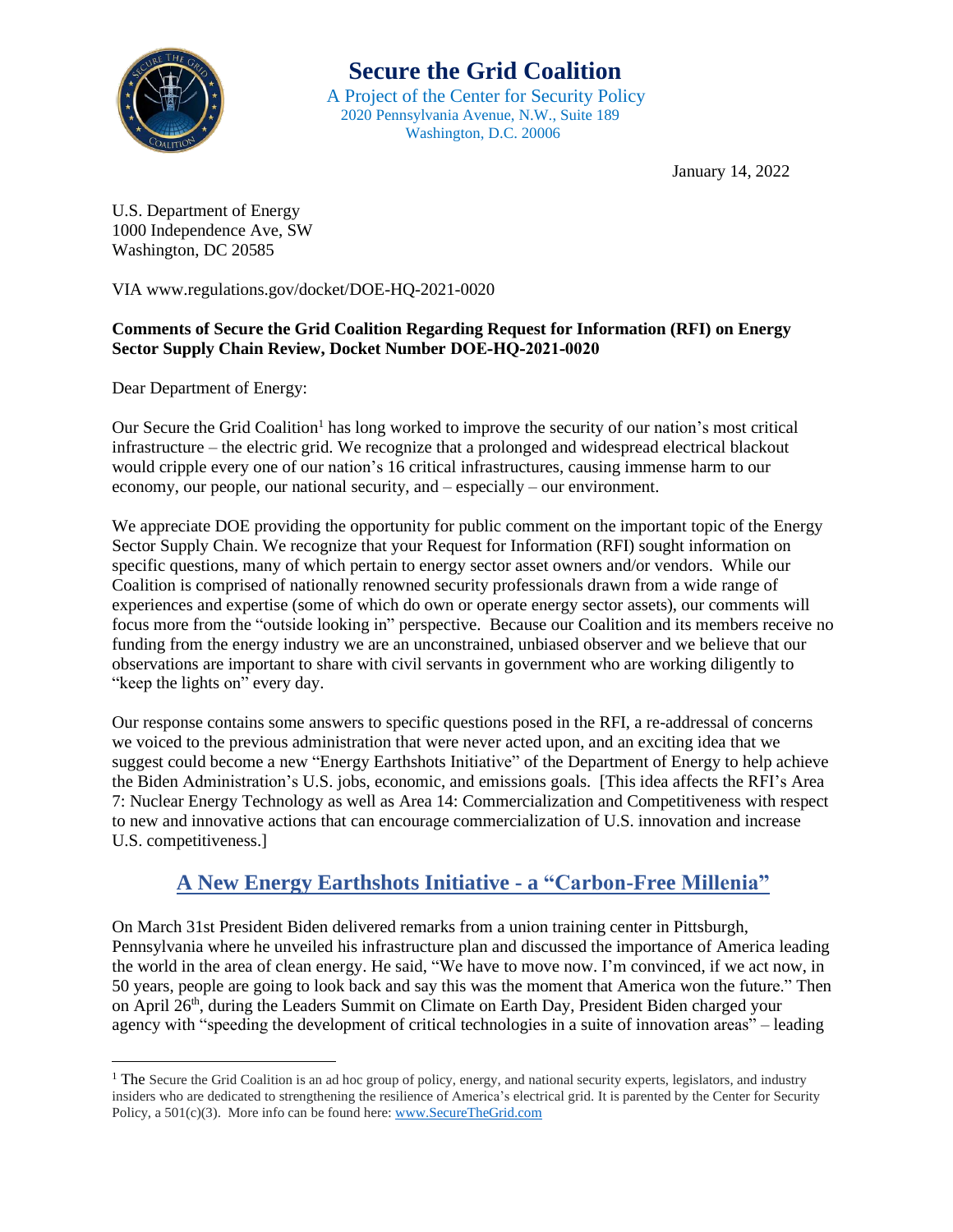to Secretary Granholm's announcement about the promising "Energy Earthshots Initiative." We believe there is an idea worth becoming an "Earthshot" that, if executed wisely and rapidly, could achieve President Biden's "moment that America won the future."

This new "Earthshot" idea is to create a "Carbon-Free Millenia" with a "new renewable" clean source of energy. This would be done by recycling the roughly 90,000 metric tons of existing spent nuclear fuel to power all-hazards resilient fast reactors which could provide clean energy for America for up to 250 years and the existing stockpiles of depleted uranium to provide power for another 750 years for a combined 1,000 years. These reactors could be similar to those developed at Argonne National Laboratory in the 1960s and can be designed to be resilient to even the most catastrophic threat to the electric grid – nuclear electromagnetic pulse  $(EMP)^2$  – like the small modular reactor (SMR) now already under development by [NuScale](https://www.nuscalepower.com/benefits/built-for-resilience/protected-against-emp-threats)<sup>3</sup>.

Many experts have warned for years about the hazards of spent nuclear fuel. Most recently, the U.S. Air Force's Electromagnetic Defense Task Force (EDTF) made "Nuclear Power Resilience" its top priority.<sup>4</sup> The EDTF warned that if a solar storm or nuclear EMP attack caused a pro-longed and widespread blackout, nuclear plants and their spent fuel could become a major hazard. "In a worst-case scenario, all reactors within an affected region could be impacted simultaneously. In the United States, this would risk meltdowns at approximately 60 sites and 99 nuclear reactors, with more than 60,000 metric tons of spent nuclear fuel in storage pools."

Genuine environmental stewardship would call for the recycling of this spent fuel rather than risking it causing a future environmental catastrophe. And the use of fast reactors and their fuel – spent nuclear waste and depleted uranium stockpiles – would reduce nuclear proliferation concerns as well, since it could reduce the long-term need for uranium enrichment, eliminate conventional nuclear reprocessing (which requires plutonium separation) and last up to 30 years versus the roughly 18-month fuel cycle for conventional light water reactors.

While the "Carbon-Free Millenia" may seem like a lofty idea, it can become a reality. There are already companies developing fast reactors with these capabilities. For example, General Atomics Electromagnetic Systems (GA-EMS) has developed the Energy Multiplier Module (EM2) - an advanced small modular reactor (SMR) that can run on spent nuclear fuel.<sup>5</sup>

Investments in the research and development needed to field all-hazards secure advanced fast reactors can be drawn from not only from President Biden's "American Rescue Plan" and the recently signed \$1.2 trillion "Infrastructure Investment and Jobs Act," but also the \$40 billion (including interest) of funds collected by Congress for the purpose of securing a used nuclear fuel long-term solution.

A leading proponent of this concept of a "Carbon-Free Millenia" is a veteran of DOE and a member of our Secure the Grid Coalition and the Readiness Resource Group: Steven Curtis. Mr. Curtis routinely points out the importance of the DOE working with state governments to make this possible and suggests that a state be selected to build a "Carbon-Free National Laboratory." Such a laboratory could conduct the fuel recycling as well as research on next-generation nuclear reactors, fuel types, microgrid technology, military reactor applied research, and a prototype pyroprocessing/fast reactor systems.

<sup>2</sup> [https://www.forbes.com/sites/jamesconca/2019/01/03/can-nuclear-power-plants-resist-attacks-of](https://www.forbes.com/sites/jamesconca/2019/01/03/can-nuclear-power-plants-resist-attacks-of-electromagnetic-pulse-emp/?sh=2797ac7f70cb)[electromagnetic-pulse-emp/?sh=2797ac7f70cb](https://www.forbes.com/sites/jamesconca/2019/01/03/can-nuclear-power-plants-resist-attacks-of-electromagnetic-pulse-emp/?sh=2797ac7f70cb)

<sup>3</sup> <https://www.nuscalepower.com/benefits/built-for-resilience/protected-against-emp-threats>

<sup>4</sup> [https://media.defense.gov/2018/Nov/28/2002067172/-1/-](https://media.defense.gov/2018/Nov/28/2002067172/-1/-1/0/LP_0002_DEMAIO_ELECTROMAGNETIC_DEFENSE_TASK_FORCE.PDF)

[<sup>1/0/</sup>LP\\_0002\\_DEMAIO\\_ELECTROMAGNETIC\\_DEFENSE\\_TASK\\_FORCE.PDF](https://media.defense.gov/2018/Nov/28/2002067172/-1/-1/0/LP_0002_DEMAIO_ELECTROMAGNETIC_DEFENSE_TASK_FORCE.PDF)

<sup>5</sup> <https://www.ga.com/nuclear-fission/advanced-reactors>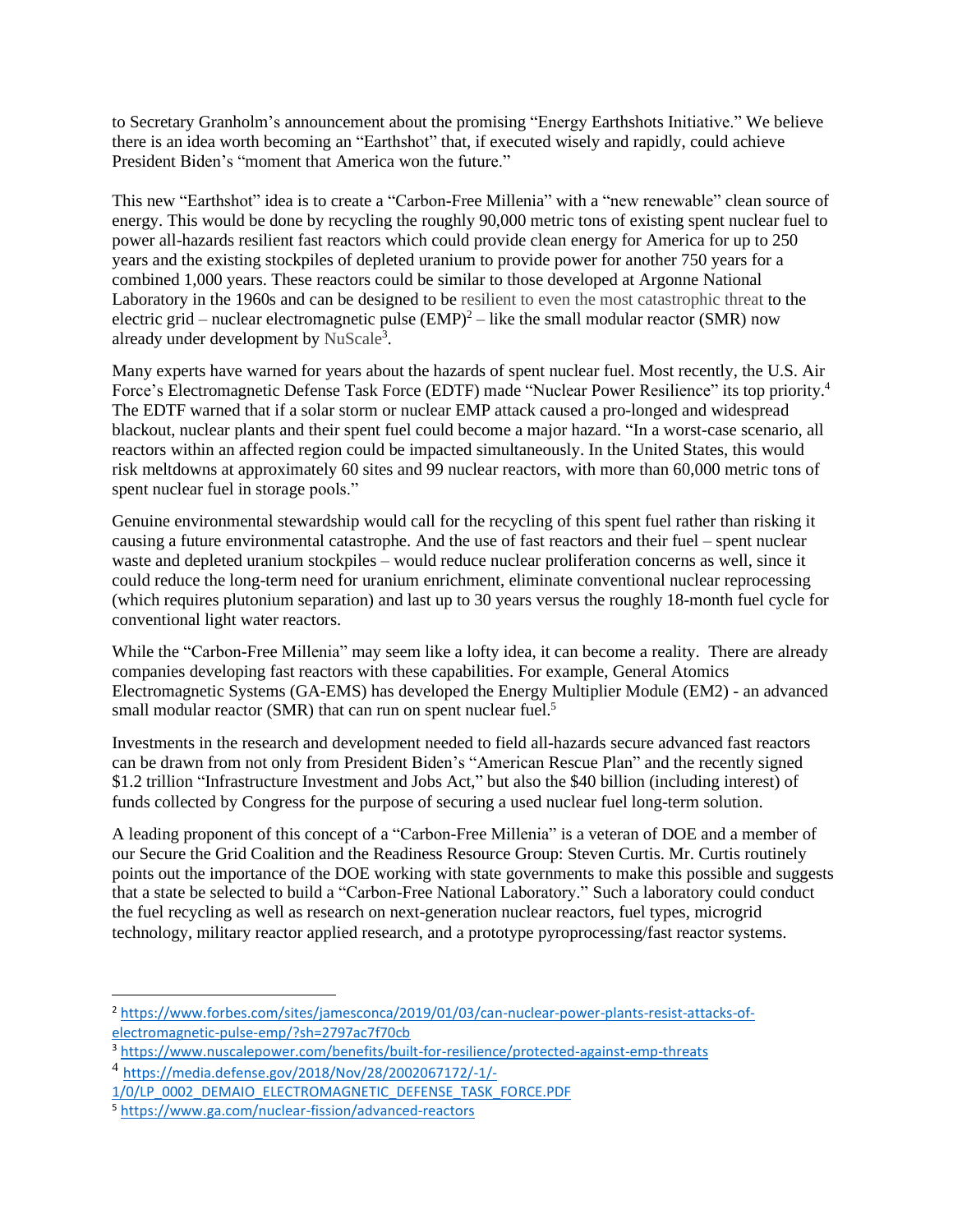**At the below link** is a white paper authored by Mr. Curtis titled "A Short Case for Recycling Used Nuclear Fuel" which will be a helpful resource to more fully appreciate the value of this concept of a "Carbon-Free Millenia."

<https://virginia-recycles-snf.com/wp-content/uploads/2020/03/A-Short-Case-for-Recycling-Used-Nuclear.pdf>

**At the below link** is a short article by Rabbi Yechezkel Moskowitz, a policy consultant for American technological and industrial sovereignty. The article builds on the concept of a "Carbon-Free Millenia" by exploring the history of nuclear recycling, policy approaches in other nations that would benefit American energy needs, the implications of a U.S. nuclear recycling program, and its effects on national security.

<https://centerforsecuritypolicy.org/nuclear-power-has-a-nuclear-waste-problem-heres-how-to-fix-it/>

President Biden said his "American Jobs Plan is the largest increase in our Federal non-defense research and development spending on record." We hope that this increase in spending can be used to conduct the type of research needed to achieve the "Carbon-Free Millenia" through the use of a "new renewable" clean energy: all-hazards secure advanced reactors using recycled spent nuclear fuel, providing baseload power for 1000 years. Our Secure the Grid Coalition is ready to help DOE explore this new "Earthshot" idea at your convenience.

# **Answers to Specific RFI Questions**

# **Topic Area 5: Electric Grid—Transformers and HVDC**

# **Question 6. What other input should the federal government be aware of to support a resilient supply chain of this technology?**

# **Answer 1: Testing Duke Energy's Large Power Transformer**

We have notified DOE multiple times about the urgent need to test Large Power Transformers (LPTs) against realistic electromagnetic spectrum (EMS) and cyber threats and that there exists in South Carolina a multi-million dollar transformer that has been *donated* for that specific purpose. Pictured below is that LPT. It was donated by Duke Energy to the U.S. Government's Savannah River National Laboratory (SRNL) and Clemson University to be tested against realistic electromagnetic spectrum (EMS) threats such as High Altitude Electromagnetic Pulse (HEMP) and Intentional Electromagnetic Interference (IEMI) as well as realistic cyber threats. This transformer has been sitting idle and deteriorating for over three years for lack of less than a million dollars from your Department of Energy (DOE) to ship it up the Savannah River to SRNL to prepare it for testing in an already prepared location. Our Coalition believes that this inaction is absolutely unacceptable, and that this transformer should be immediately transported and funded for intensive, but easily affordable, testing according to proposals submitted to the DOE many months ago. If DOE requires point-of contact information for those involved with donating this transformer as well as appropriate DOE points-of-contact, please contact us (our POC information at the bottom of this document.)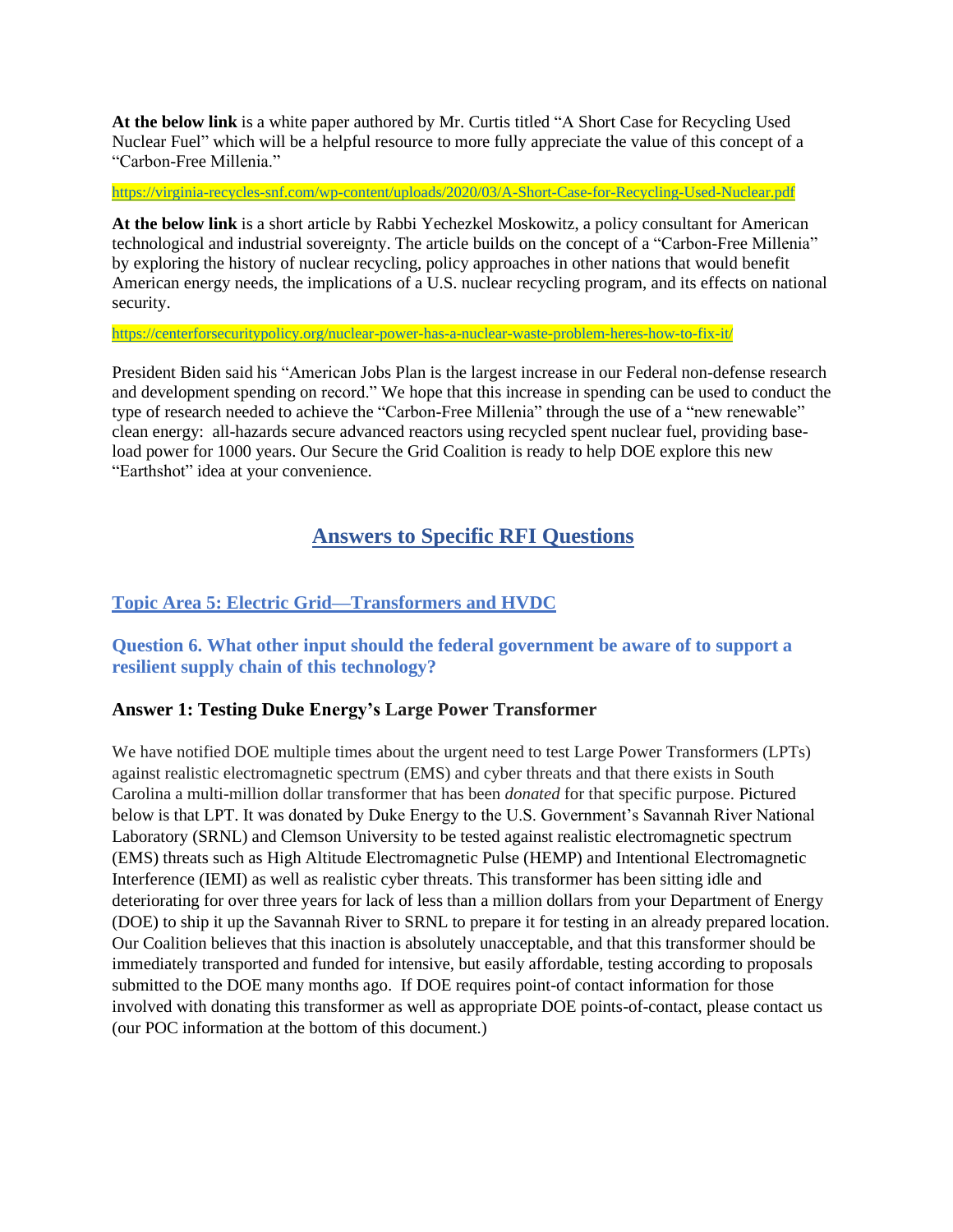

### **Answer 2: Disclosing the Results of Large Power Transformer Inspection by Sandia National Laboratories**

During the summer of 2019, a 500,000lb electric power transformer of Chinese manufacture was seized by federal authorities at the Port of Houston and carted, at no small expense, to Sandia National Laboratories in Albuquerque, New Mexico for sophisticated examination. It is quite a drastic action to deprive a utility of a transformer of that size because the expecting utility would be back at the "far end of the line" again without the transformer that it expected immediately.

Prior to this Federal action, an in-service transformer of the same origin was discovered to have embedded circuitry that was beyond design specifications in Ault, Colorado. There has been no official disclosure about what was discovered in that transformer or in the one examined by Sandia.

Utility companies nationwide, as well as the public have read publicized accounts of the transformer seizure yet have received no official word of any findings. A former intelligence official at the National Security Council commented in an interview stating that, "They found hardware that was put into the Transformer that had the ability for somebody in China to switch it off." Couple that comment with Secretary Granholm's reply of "Yeah, they do," when asked if foreign actors have the ability to make the power grid go dark and both the public and the utility industry are left wondering: How does one "switch-off" a power transformer?

Transformers are either energized or de-energized. Switching hardware that controls whether a transformer is energized or de-energized normally reside some distance from the transformer itself and are not integrated into the transformer unit itself. This raises a critical question: "What can be integrated into a large power transformer that can cause it to stop functioning?"

Without a disclosure of the Sandia findings, utility companies and the trusting public are left to their own imaginations to determine how their transformers could be vulnerable. As an example, consider the pump that circulates the coolant inside the transformer. This pump could be the very piece of hardware that could be switched off remotely by China. Continuing this speculation, at the same time pumps are disabled, sensors that measure temperature, current, and voltage, could be spoofed by the same implanted circuitry to convey that everything is functioning well – even when the transformer is overheating with nothing to prevent the complete destruction of the transformer itself. The transformer is now "switched-off." To the non-technical person this would seem like quite a stretch of the imagination, but to a person with a technical background, this scenario is not at all improbable.

It would solve many of the supply chain issues regarding the maintaining of a reliable and secure electric power grid by disclosing the findings of the Sandia investigation. It is reasonable to assume that very few utilities would knowingly purchase an unsafe, unreliable, and insecure transformer that could be turned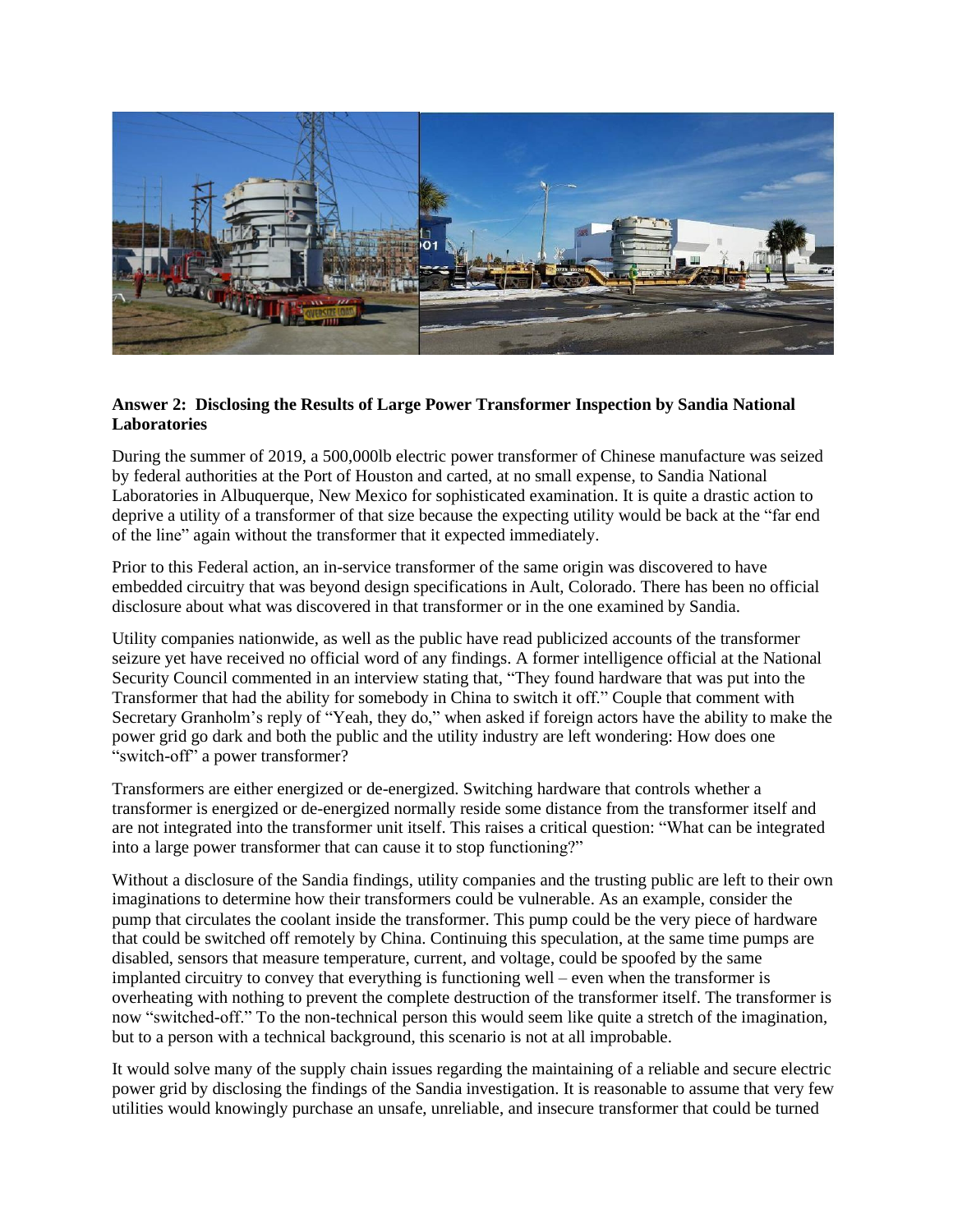off perhaps when it's needed the most. In the absence of disclosure to utilities, large scale purchases and importation of additional transformers of Chinese manufacture continued into 2022. Thus, we believe the time is now for sufficient disclosure to assure that electric utilities are adequately forewarned.

### **Answer 3: Rectifying Threat from Foreign Transformers to Critical National Security Infrastructures**

Given the risks associated with foreign-made transformers, we recommend that for all transformers supporting national security infrastructure, defined as DOD, Defense Industrial Base, intelligence agencies, the FBI, and US water systems, etc.) DOE should mandate an "Inspection, Repair, Rip and Replace" Program, paid for with federal funds (not ratepayer dollars,) to determine whether extra, mislabeled or below par electronics are embedded in transformers already installed in the US grid.

For those transformers already on order to be imported to the US, DOE should mandate an inspection and certification program to assure compromising or mislabeled electronics are not installed. The Inspection, Repair, Rip and Replace program should also apply to incoming imported transformers.

Finally, we also hope that through this RFI, DOE will identify manufacturers of electric power transformers and similar equipment for grid (and others) that are located in the USA and publish this information to the electric utility industry.

# **Topic Area 13: Cybersecurity and Digital Components**

**Question 1. How should the government approach hardening of digital component supply chains for the energy sector industrial base against physical and virtual tampering and national security threats? How should the federal government prioritize protection of digital component supply chains?**

We believe the federal government must immediately prioritize protection of the *existing* Bulk Power System from all hazards. Since this topic area and its associated questions focus predominantly on cybersecurity, we direct you to the research of George Cotter, one of the world's most experienced cryptologists. Mr. Cotter began his service to our nation as an intelligence analyst in the U.S. Navy. He joined the National Security Agency in 1952 and served there for more than forty years, rising to the rank of the organization's Chief Information Officer (CIO.)

Mr. Cotter has deeply studied gaps in the cybersecurity protection regime for the Bulk Power System. He submitted to the Federal Energy Regulatory Commission (FERC) five (5) "Motions to Intervene" (MTIs) on various dockets. His research required study of four industry compliance audits of either CIP Standards or a parallel massive, independent set of Engineering Standards.

The latter, in existence long before CIP, were essential to industry management of power flows between eight separated Grid regions. FERC and NERC Regulators structured CIP standards so they would not interfere with those "Operations", directly violating the law (Federal Power Act as amended 2005) which legislated CIP Standards. **These five MTIs have not been responded to by FERC in any related 2020 orders and notices**.

We summarize each MTI below and provide a hyperlink to the actual document and include the following excerpts: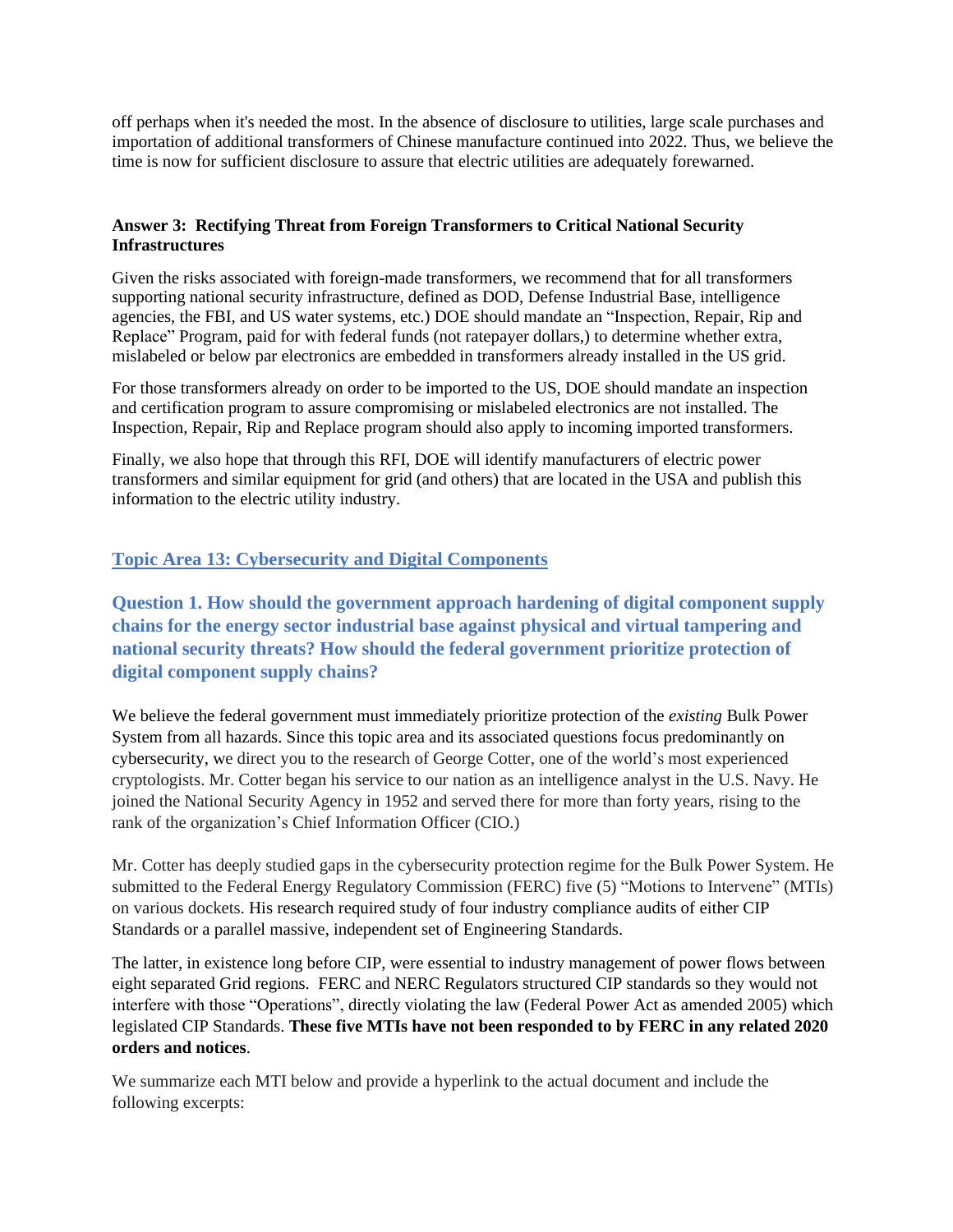"**The Bulk Power System is a cybersecurity nightmare, almost totally susceptible to Supply Chain attacks, when, as and if a nation/state adversary chooses. FERC, NERC and industry efforts have conspired to create a regime that almost totally isolated Operational activities from federal cybersecurity regulation; substituting an almost meaningless structure limited to individual facilities, ensuring the continued protection of utilities from federal security oversight."**

Mr. Cotter also provided the following "Exposure Summary":

**"**[**E**]**xperts in the five or six critical infrastructures, including…national security functions, have grave concerns and some actual experiences (i.e., malware-related election intrusions), in the capabilities of the Russian Federation to seriously disrupt the Grid.** The current Congress in bi-partisan frustration created the Congressional Cyberspace Solarium Commission to address cyber threats to the nation and is strongly recommending a National Deterrence Policy. That key finding is driven by a prior Defense Science Board Deterrence recommendation directly coupled to national security risks of a Grid takedown. **FERC has had this filer's interventions on precisely this evolution, yet continues abetting these risks from the [Russian] Federation out of deference to other industry priorities."**

Mr. Cotter provided a succinct history of the evolution of Critical Infrastructure Protection (CIP) standards:

"Growth and Grid integration had succeeded well until the major Northeast power outage of 2003, a cascading outage that exposed deep technical and operational flaws in the Grid. The joint US/Canadian study that followed for almost two years resulted in a major rewrite of the Energy Power Act of 2005. Cybersecurity had emerged over the previous decade that raised national concerns on the vulnerability of critical infrastructures including the electric Grid, and Congress added a new section 215 to the EPA [and the Federal Power Act] that empowered an industry "not for profit" corporation, NERC, as the Electric Reliability Organization (ERO) responsible for developing cybersecurity standards for the Bulk Electric System and the Federal Regulatory Energy Commission for their oversight."

# Critical Infrastructure Protection (CIP) Standards

"The evolution of CIP Standards occurred out of the public and congressional consciousness but did extensively involve industry leadership, exercising control of the NERC Board of Trustees, a substantial NERC staff with oversight of a succession of standards bodies, and FERC which ultimately had to go through the formalities of public review of standards. Industry positions on contentious issues were strongly supported by active industry organizations, NEI, EPRI, etc. However, **cyber vulnerabilities were seldom discussed and threats, almost never**. **As the Russian Federation began incursions in 2012 (supply chain penetrations) and active attacks in 2014 (with extensive malware testing in the Ukraine in 2015 and 2016), NERC and FERC showed little inclination to link cyber standards to BES vulnerabilities and Federation threats.** An FBI report on the 2014 incursions was never publicly released."

Mr. Cotter's Five Motions to Intervene were submitted between April and November 2020. Their main thrust was to document inadequacy of cybersecurity protection for the Bulk Power System, the core of the power supplied to the State-regulated Distribution Systems.

Summaries are below: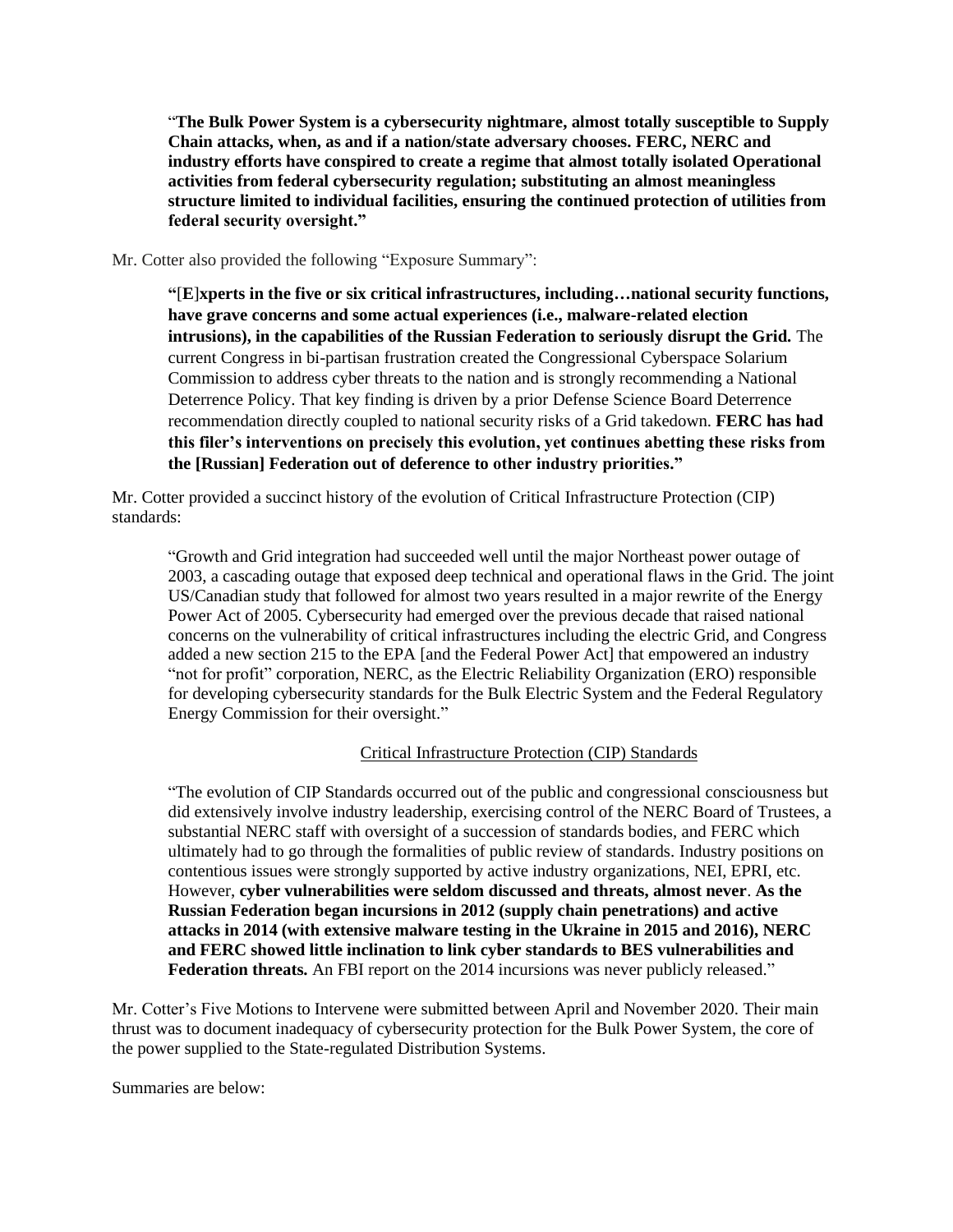# *1 st MTI on Docket No. EL20-46-000*

This Docket covered an associate's complaint focused on the lack of transparency in Regulatory actions on Critical Infrastructure Protection violations by utilities, and the conflict of FERC Order No. 850 with Executive Order 13920. The MTI added to the complaint Supply Chain vulnerabilities, and more importantly, documents the deliberate Commission policy of dissembling on security standards, the distortion and suppression of vulnerabilities in the North American Grid, and a conspiracy of coverup actions in regulatory management of ERA Section 215 responsibilities to protect critical electric infrastructure. As one example of two totally independent Engineering and CIP standards, the MTI contains a table summarizing over 476 pages of critical *"operational*" protection systems standards, whose cyber assets are absolutely devoid of cybersecurity wrappings.

Link:

<https://securethegrid.com/wp-content/uploads/2021/02/GeorgeCotter-1stMotion-FERC-11Jun20.pdf>

# *2 nd MTI on Dockets Nos. EL20-46-000, RM20-12-000 and AD20-19-000*

This MTI focuses on a FERC Staff paper proposing increased Tariff incentives for utilities voluntary cybersecurity investments; an absurd initiative given documented avoidance of CIP Standards. The MTI challenges FERC to show what Operational facilities are covered by CIP Standards, to identify actual cybersecurity CIP linkages to the independent Engineering Standards, and identify CIP measures to protect **Synchrophasor** networks, (Map provided). FERC did not respond, simply because they couldn't address these documented shortcomings. The MTI contains documentary evidence of a Duke Energy CIP Compliance Audit which challenges FERC to show how 127 separate CIP violations could be found with complete absence of linkages to the non-CIP Engineering Standards involved.

Link:

<https://securethegrid.com/wp-content/uploads/2021/02/GeorgeCotter-2ndMotion-FERC-25Jun20.pdf>

# *3 rd MTI on Dockets Nos. EL20-46-000, RM20-12-000 and AD20-19-000*

Building on a recent joint Cybersecurity Advisory titled *"NSA and CISA Recommend Immediate Actions to Reduce Exposure Across all Operational Technologies and Control Systems"* that focused on OT and Control Systems known to be vulnerable to malware attacks, this joint guidance issuance had the BES OT and Control Systems directly in its gunsights. This MTI contains a succinct description of the conflict FERC found itself in at the inception of CIP Standards in dealing with eight separate Reliability Regions insisting on absolute protections for regional variances from CIP Standards interference. It summarizes the convolutions NERC went through to structure CIP Standards around the Engineering Standards. The MTI contains yet another detailed study of a non-CiP Engineering Standards audit that documented avoidance of Operations and Real Time Power Flows, two no-no's in industry efforts to maintain tight control from FERC on inter-regional Grid relationships.

Link:

<https://securethegrid.com/wp-content/uploads/2021/02/GeorgeCotter-3rdMotion-FERC-7Aug20.pdf>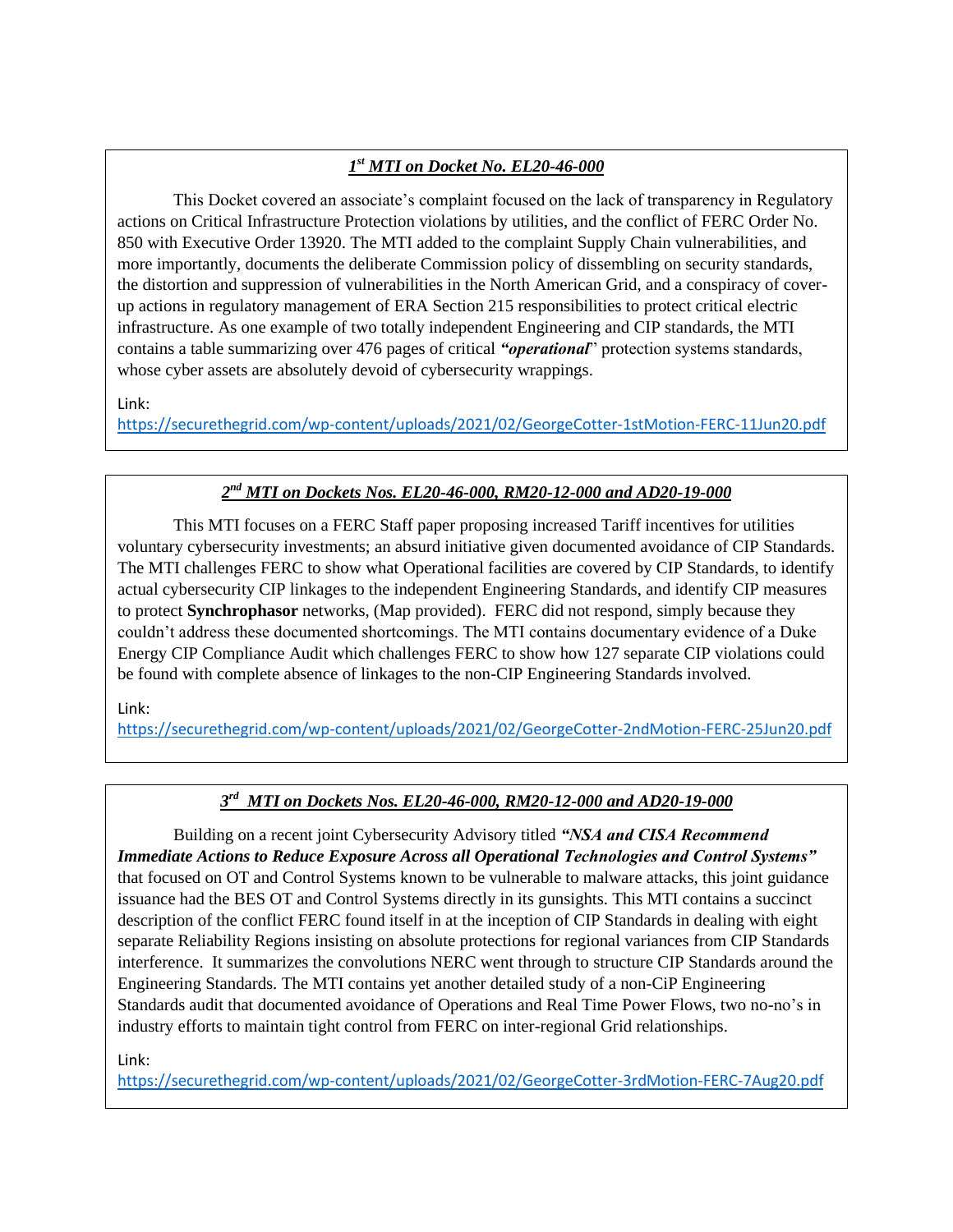# *4 th MTI on Dockets Nos. EL20-46-000, RM20-12-000, AD20-19-000, and RM18-20-000*

This MTI deals with a number of issues, some raised in previous MTIs. It does include a detailed examination of a non-CIP compliance audit of CAISO, one of the largest Independent Systems Organizations in the US, consisting of over one hundred separate utilities. The purpose of the audit is not revealed but is believed to have been necessary due to a shift in Regional Entity responsibility back from PEAK Reliability to the WECC. IT appears to have been "pro forma", checking a box. But it does reveal what had been seen in previous assessments, little or no action on anything related to Operations or Real Time Power Flows. Also discussed is a decade-long debate between FERC and NERC over need for CIP Standards governing Control Center to Control Center communications; NERC was holding the bag on resisting, due to direct conflict with the identical issue embodied in non-CIP Engineering Standards, all in FERC Order no. 866.

### Link:

ssss

[https://securethegrid.com/wp-content/uploads/2021/02/GeorgeCotter-4thMotion-FERC-](https://securethegrid.com/wp-content/uploads/2021/02/GeorgeCotter-4thMotion-FERC-14Sept20.pdf)[14Sept20.pdf](https://securethegrid.com/wp-content/uploads/2021/02/GeorgeCotter-4thMotion-FERC-14Sept20.pdf)

# *5 th MTI on Dockets Nos. EL20-46-000, RM20-12-000, AD20-19-000, and RM18-20-000*

This MTI reveals direct couplings between Transmission and Distribution systems in Interconnection Regions that are essential for Grid operations, modernization and reliability, but impossible to justify on CIP Standards grounds; i.e., the interconnection of "CIP-protected" BES facilities with non-CIP Distribution systems, notably **Synchrophasor** networks, without cybersecurity interface protections**. Synchrophasors** are a major engineering innovation that has completely muddled the CIP, non-CIP picture; consequently NERC and FERC religiously avoid their citation. Evidence from Dominion Energy, CAISO, So. California Edison, NEISO, Bonneville Power Association, and TVA of this conflict is presented. A "Forced Oscillation Event" is described that demonstrates the criticality of **Synchrophasors.**

# Link:

<https://securethegrid.com/wp-content/uploads/2021/02/GeorgeCotter-5thMotion-FERC-18Nov20.pdf>

**Question 8. How can the government encourage and/or incentivize private sector owners and operators of energy sector critical infrastructure to include more national security risk considerations in their business risk decisions?**

To answer this question, we would like to direct you to the recommendations of another member of our Secure the Grid Coalition, retired U.S. Army Command Sergeant Major Michael Mabee. **At the below link** is a letter he sent to the White House, addressed to Chris Inglis, Office of the National Cyber Director and also to the Secretary of Energy Advisory Board (SEAB) on October 28, 2021.

[https://michaelmabee.info/wp-content/uploads/2021/10/Letter-to-the-Office-of-the-National-Cyber-Director-2021-](https://michaelmabee.info/wp-content/uploads/2021/10/Letter-to-the-Office-of-the-National-Cyber-Director-2021-10-28-R.pdf) [10-28-R.pdf](https://michaelmabee.info/wp-content/uploads/2021/10/Letter-to-the-Office-of-the-National-Cyber-Director-2021-10-28-R.pdf)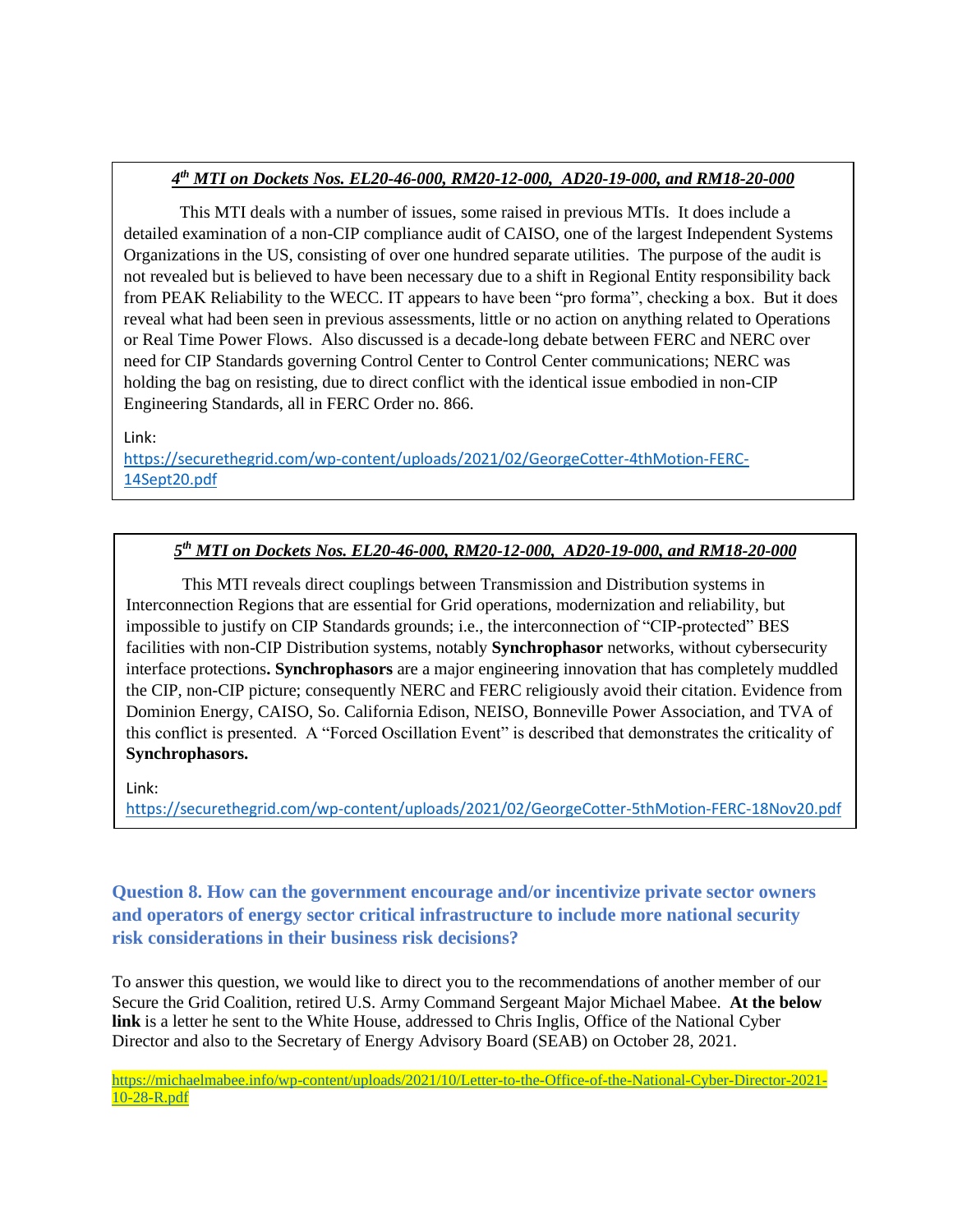This letter contained his recommendations on how to encourage the private sector to include national security risk considerations in their business risk decisions. Specifically, Mr. Mabee recommended that Congress "enact legislation mandating that reasonably prudent actions on cybersecurity, physical security, EMP/GMD protective measures and hardening for severe weather events be taken by all entities, public or private sector, that are part of the critical electric infrastructure" and that "these measures must be certified periodically by the Chief Executive Officer of each such critical electric infrastructure entity."

He recommends further that the Chief Executive Officer of each critical electric infrastructure entity be required to certify periodically to the Department of Energy (DOE) and the Department of Homeland Security (DHS) that they have reasonably prudent security measures to address hazards from cyber threats, physical threats, electromagnetic threats, solar weather, and terrestrial weather.

We also recognize that, short of such legislated mandates and associated penalties, over time, the best incentives for the owners and operators to secure their infrastructures from threats and hazards are not likely to come from governments or regulators, but rather large investment capital firms and insurance companies, particularly if those firms cease to insure companies which do not meet cybersecurity standards and best practices.

For example, control systems cybersecurity expert, [Joseph](https://www.controlglobal.com/blogs/unfettered/finally-a-key-to-the-boardroom-for-control-system-cyber-security-moodys-steps-up/) M. Weiss, explained<sup>6</sup>, "[B]ased on history, Moody's (and other credit rating agencies) participation may be the only way to get senior management to take appropriate actions to address control system cyber security, and thus, reduce enterprise risk."

Additionally, the Associated Press [reported](https://apnews.com/article/europe-france-technology-business-caabb132033ef2aaee9f58902f3e8fba)<sup>7</sup> that AXA, one of Europe's top five insurers, "will stop writing cyber-insurance policies in France that reimburse customers for extortion payments made to ransomware criminals."

We suggest DOE work with credit rating agencies and insurers to educate them on the important role they can play in this area. Involving these entities and having them refuse capital and/or insurance to insecure infrastructure owners who neglect security sends a strong message to both the private industry defenders and the criminal attackers. Industry cannot count on being "bailed out" and thus must assign a higher priority to cybersecurity, while criminals must change their own calculus by understanding there will be a reduced likelihood that their attacks will be successful.

# **Re-Addressed Concerns**

Nearly two years ago, under the previous administration, DOE requested information on the supply chain for the bulk power system [FR Doc. 2020–14668] and our Coalition submitted comments and recommendations. As best we can tell, none of these comments or recommendations have been acted upon.

We would like to re-address those concerns, which included the need to  $(1)$  remedy direct current (DC) and EMP vulnerabilities to Large Power Transformers, to (2) prohibit the use of foreign sourced robotics (such as drones) which highlight grid vulnerabilities, to (3) withstand foreign and domestic lobbying for

<sup>6</sup> [https://www.controlglobal.com/blogs/unfettered/finally-a-key-to-the-boardroom-for-control-system-cyber](https://www.controlglobal.com/blogs/unfettered/finally-a-key-to-the-boardroom-for-control-system-cyber-security-moodys-steps-up/)[security-moodys-steps-up/](https://www.controlglobal.com/blogs/unfettered/finally-a-key-to-the-boardroom-for-control-system-cyber-security-moodys-steps-up/)

<sup>7</sup> <https://apnews.com/article/europe-france-technology-business-caabb132033ef2aaee9f58902f3e8fba>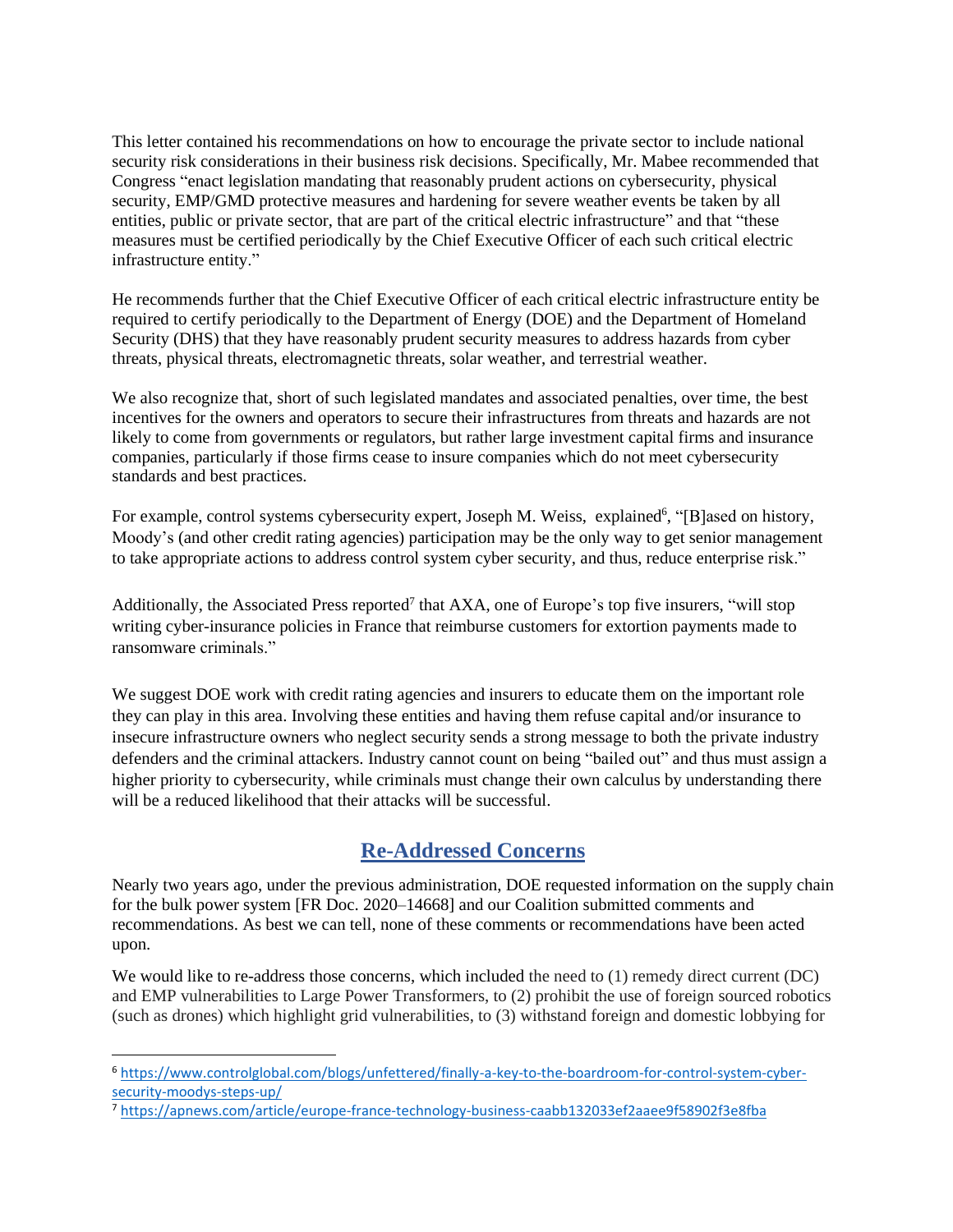"business as usual" approaches to grid security, and to (4) demand that personnel and organizations trusted with U.S. Government collaboration cut ties with foreign adversaries.

Our 2020 letter can be found at this link: [https://securethegrid.com/wp-content/uploads/2021/02/STG-](https://securethegrid.com/wp-content/uploads/2021/02/STG-Coalition-Comments-on-DOE-RFI-24-Aug-2020.pdf)[Coalition-Comments-on-DOE-RFI-24-Aug-2020.pdf](https://securethegrid.com/wp-content/uploads/2021/02/STG-Coalition-Comments-on-DOE-RFI-24-Aug-2020.pdf)

In conclusion, our Secure the Grid Coalition would like to offer you and your staff any and all assistance we can provide to help you rapidly implement the recommendations we have made. We hope that these comments will provide you with helpful suggestions and that you will take action upon them posthaste.

Sincerely,

Thomas / 1 Blf Thomas J. Waller Jr.

Director, Secure the Grid Coalition Contact: [info@SecureTheGrid.com](mailto:info@SecureTheGrid.com)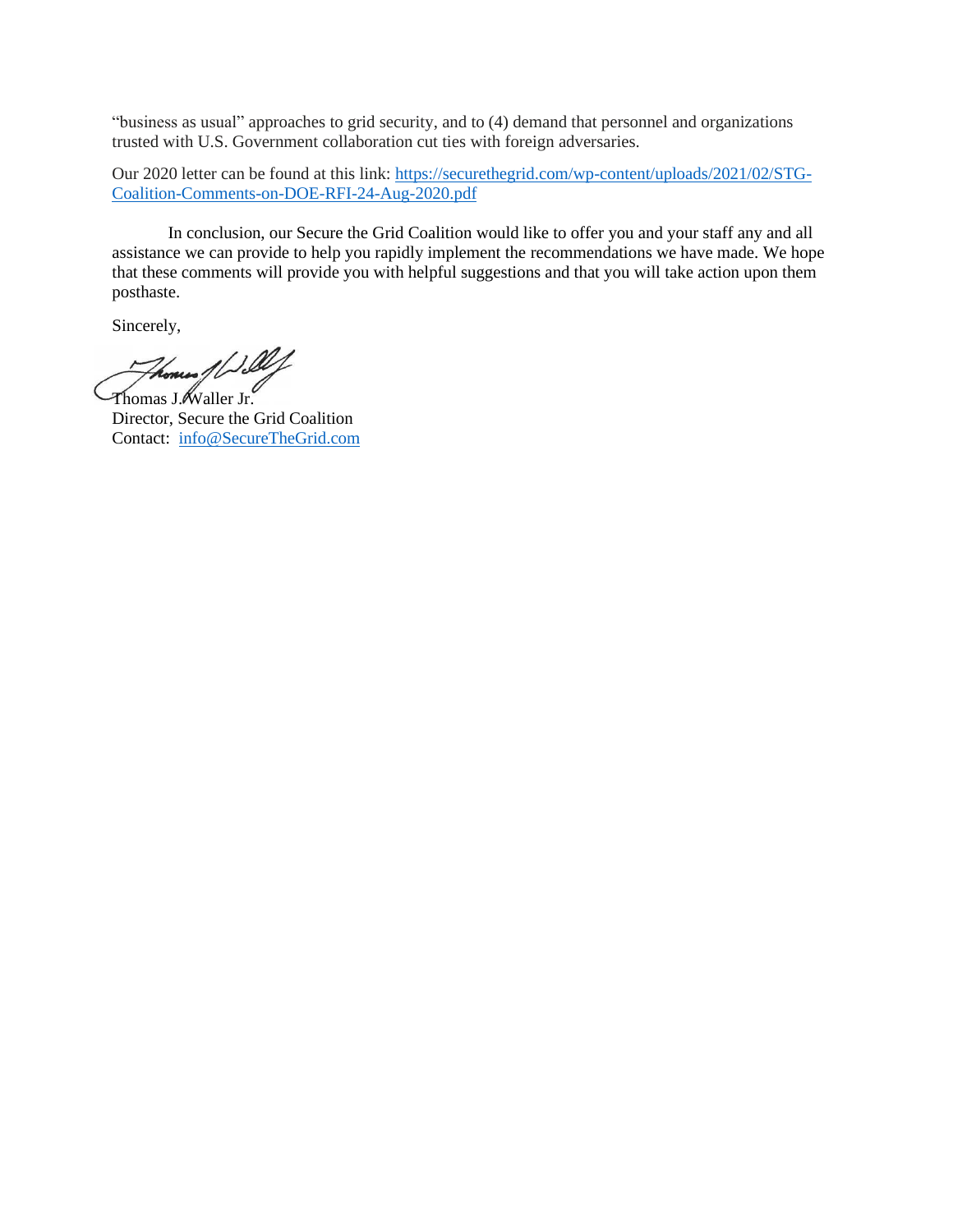#### RFI: Supply Chain Review

Individual responder and industry expert– Joseph Weiss, Applied Control Solutions 10029 Oakleaf Place Cupertino, CA 95014 (408) 253-7934 [Joe.weiss@realtimeacs.com](mailto:Joe.weiss@realtimeacs.com)

### Notice of Request for Information (RFI) on Energy Sector Supply Chain Review

I am submitting comments on DOE's Notice of Request for Information (RFI) on Energy Sector Supply Chain Review. My comments do not fall neatly into the categories identified in the RFI which I believe is part of DOE's problem in securing the grid.

The energy sector industrial base is exactly that – an industrial base. The process sensors, actuators, drives, invertors, circuit breakers, transformers, etc. are used in EVERY industrial base. Additionally, the cyber vulnerabilities in those analog and digital devices are common to every commercial and industrial sector. Those devices have no cyber security, authentication, or cyber logging. The push for renewables will make process sensors even more important as the control strategies for dispatching renewables is much more complex than the control strategies for dispatching "central station" power and will require a very significant increase the number of process sensors. Renewable resources are good for the environment and reduce consumer costs, but they are not a panacea to reducing electric grid cyber threats as utility-scale solar facilities can utilize hundreds of thousands to millions of solar panels with little to no cyber security creating a larger cyber threat surface than in a conventional fossil power plant. <https://www.controlglobal.com/blogs/unfettered/renewable-resources-can-increase-cyber-threats/>

December 29, 2021, Ankit Suthar published the article "Are your smart instruments secured?" [https://www.linkedin.com/pulse/your-smart-instruments-secured-ankit](https://www.linkedin.com/pulse/your-smart-instruments-secured-ankit-suthar/?trackingId=7r%2Bf25P7QXKo83zDDsPZkw%3D%3D)[suthar/?trackingId=7r%2Bf25P7QXKo83zDDsPZkw%3D%3D.](https://www.linkedin.com/pulse/your-smart-instruments-secured-ankit-suthar/?trackingId=7r%2Bf25P7QXKo83zDDsPZkw%3D%3D) The article states: "We have been doing the commissioning of more than 3000 smart instruments I started to dig into all the manuals and datasheets of **different vendors** and found out that **there is no password at all in most of the instruments, even by default. You simply plug in your HART communicator and change whatever you want.**"

Consider how this design vulnerability defeats a zero-trust model. There is also an additional message that passwords may not be relevant for many process sensors and other control system field devices

Process sensors are ubiquitous and are under the auspices of the engineering organizations. Process sensors are the input to control and safety systems and provide input for operator decisions. Like our fingers, eyes, and ears that provide input to the brain to make the right decisions, if the process sensor input is not secure and accurate, catastrophic failures can occur. This has often meant that attention to safety, which the engineering organizations understand, has outrun attention to security, which is something that the engineering organizations have tended to view as the responsibility of the IT organization. And in turn, the IT organizations have tended to overlook process sensor security, seeing that as an engineering responsibility that's outside their own scope. At the process sensor level, however, safety and security are really the same issue.

The RFI requests identifying areas where collaboration between the government and private sector, as well as between government entities, is necessary to expand the energy industrial base, **what private sector leadership might look like in this area,** and where or how government can help.

I have a concrete suggestion that will help all operational sectors. In fact, we actually turned this into action by holding a meeting January  $5<sup>th</sup>$ , 2022 with standards development and industry organizations to address the lack of cyber security in process sensors. The details follow:

Interested industry representatives meet to discuss process sensor security and safety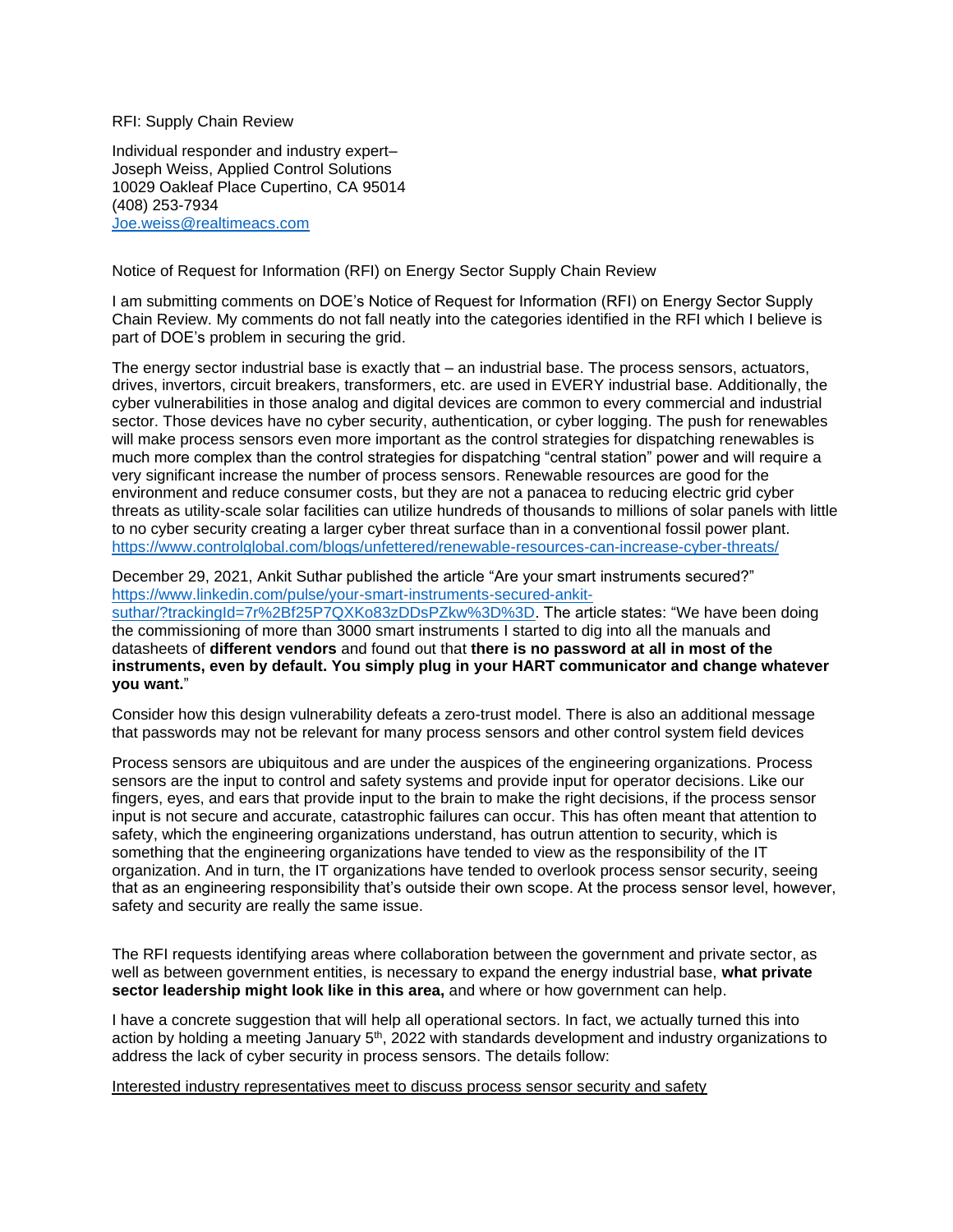On December 14, 2021, I gave a Tech Talk to the IEEE Consultant Network Seattle Affinity Group of Seattle Section. As a result of that presentation, IEEE's Sheree Wen expressed an interest in identifying and addressing standards organizations' gaps and vulnerabilities associated with the cyber security and resiliency of control system field devices, including process sensors. Consequently, a virtual meeting was held January  $5<sup>th</sup>$ , 2022 under the purview of IEEE, with universities and standards development and industry organizations representing a cross section of critical infrastructures. Essentially, "a coalition of the willing". As the process sensors are used in all sectors, the intent of the meeting was to create outcomes and a way forward for advancing cyber security and reducing risk associated with insecure process sensors in a common manner.

### The Challenge of securing process sensors

Some example process sensor cyber-related incidents include:

- Dam collapse from erroneous low-level readings
- Sensor malfunctioned resulting in the release of 10 million gallons of untreated wastewater
- Safety relief valve in a nuclear plant did not lift because the pressure sensor never reached its setpoint (now consider the Triton cyberattack)
- ONE voltage sensor failure in combined cycle plant in Florida caused a 200MW load swing at the plant that resulted in a 50MW load swing in New England
- Tank farm explosions from erroneous level sensing
- Airplane crashes from erroneous sensor readings
- Refinery explosion from erroneous sensor readings

As the building industry was not present, there was a linked-in note on January 5, 2021, that the first ever cybersecurity standards specifically for building control systems was issued built on the widely accepted ISA/IEC62443 series of standards. September 2021, the Oak Ridge National Laboratory (ORNL), Pacific Northwest National Laboratory (PNNL), and National Renewable Energy Laboratory (NREL) issued the report Sensor impacts on building and HVAC controls: A critical review for building energy performance. According to the report, "Cybersecurity threats are increasing, and sensor data delivery could be hacked as a result. How hacked sensor data affects building control performance must be understood. A typical situation could include sensor data being modified by hackers and sent to the control loops, resulting in extreme control actions. To the best of the authors' knowledge, **no such study has examined this challenge**."

Process sensors have no cyber security, authentication, or cyber logging. Consequently, it is not possible to know whether these incidents were intentional or malicious but made to look like they were unintentional.

There are three questions that are often asked about cyber security of process sensors:

- Do you need a physical presence to compromise the sensor? No, it can be done remotely.
- How much harm can cyber-related sensor impacts cause? The field calibrator calibrates one sensor at a time but connects insecurely to the Internet each time. The Asset Management Systems (AMS) has access to possibly tens of thousands of sensors. Meanwhile, the AMS has insecure connections to the Internet and often is connected to the Corporate Enterprise Resource Planning (ERP) systems. Also, see the real cases identified above.
- What happens when the compromised sensor data is sent to the cloud to be used in big data analytics for IOT or Industry4.0 applications? The sensor data being sent to the cloud is assumed to be secure.

These deficiencies lead to a need for a training environment to:

- Better understanding of how an adversary may interrupt, degrade, or possibly damage and destroy infrastructure.
- Develop forensic capability to detect process sensor cyber-related issues.

It should be noted that an appropriate training facility would be able to accomplish the above tasks for any condition, whether malicious or unintentional.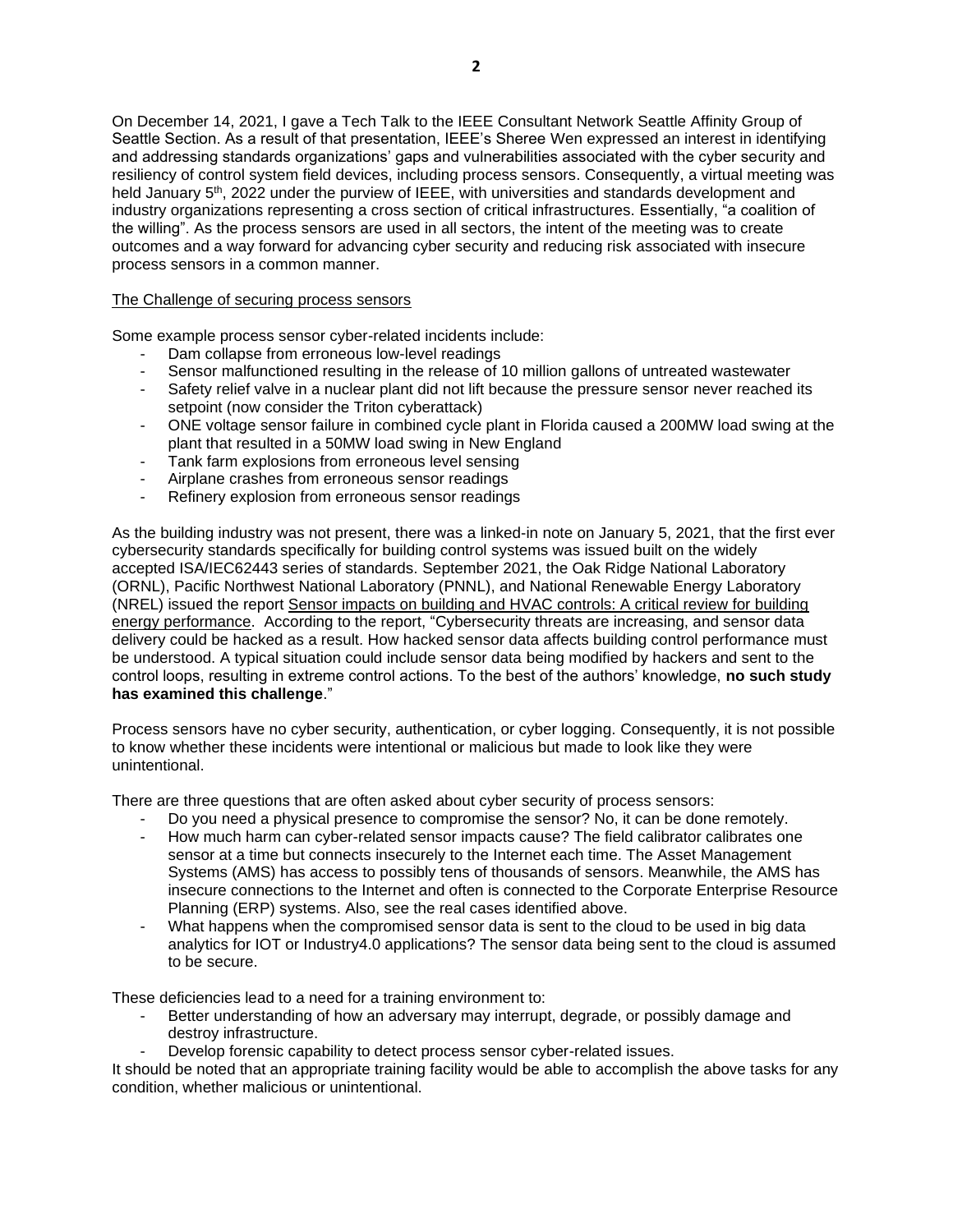### Process sensor security may amount to a gap in standards and regulation

Three discoveries and events the week prior to the meeting elevated the groups concerns.

- Based on discussions with the Transportation Security Administration (TSA), the recognition that the TSA pipeline cyber security guidelines did not address control systems including the sensors.
- The "discovery" in Abu Dhabi that more than 3000 sensors had no ability to have passwords [https://www.controlglobal.com/blogs/unfettered/a-vulnerability-worse-than-log4j-and-it-can-blow](https://www.controlglobal.com/blogs/unfettered/a-vulnerability-worse-than-log4j-and-it-can-blow-up-facilities-and-shut-down-the-grid/)[up-facilities-and-shut-down-the-grid/.](https://www.controlglobal.com/blogs/unfettered/a-vulnerability-worse-than-log4j-and-it-can-blow-up-facilities-and-shut-down-the-grid/)
- The recent API 1164 pipeline cyber security guidelines (August 2021) effectively excluded the process sensors (Clause [6.6.5.4](http://6.6.5.4/) (b) "Inventory should **not** include individual instruments that are not network connected".

As the cyber insecure sensors in the Abu Dhabi petrochemical plant show, digital sensors have built-in backdoors for performing remote calibration and other maintenance activities. That makes sense as a convenient, labor-saving design feature. It makes the sensors easier to upgrade and maintain. These same backdoors, however, can be exploited as vulnerabilities, even when the sensors do not appear to be connected to networks (see the problem with the API standards). In essence, the backdoor in the process sensors allows for two-way communication to/from the Internet with no cyber security protection. An indication of the disconnect between engineering and cyber security is that many engineers would be willing to pay extra to have the backdoors because it makes their jobs easier despite the cyber risk. The same cyber vulnerabilities in the process sensors also exist for the field calibrators and the AMS. At the 2016 ICS Cyber Security Conference, both the U.S. Air Force Institute of Technology (AFIT) and the Russians demonstrated how process sensor cyber vulnerabilities could be exploited. The Russian demonstration exploited the cyber vulnerability in the AMS while the AFIT presentation addressed the cyber vulnerability of multiple process sensors.

### Organizations attending

The January 5<sup>th</sup> discussions were held under Chatham House rules so there were no names or attribution. The meeting included representatives from numerous industry, non-profit, and academic institutions:

American Gas Association (AGA) American Society of Mechanical Engineers (ASME) American Petroleum Institute (API) American Water Works Association (AWWA) FieldComm Group International ElectroTechnical Commission (IEC) Institute Electrical and Electronic Engineers (IEEE) changed name to 'Advancing Technology for Humanity' International Congress on Systems Engineering (INCOSE) International Society of Automation (ISA) Food and Agriculture (Infragard) American Bureau of Shipping (Maritime) Mining and Metals MITRE **Pharmaceuticals** National Fire Protection Association (NFPA) National Commission on Grid Resilience Society of Automotive Engineers (SAE) Utilities (electric, water, energy) University of Indiana University of Texas-San Antonio Washington University

### Progress, but much work remains

The participants recognized that considerable progress has been made for control system (Operational Technology-OT) network security. For example, guidance now exists with the ISA/IEC-62433 standards,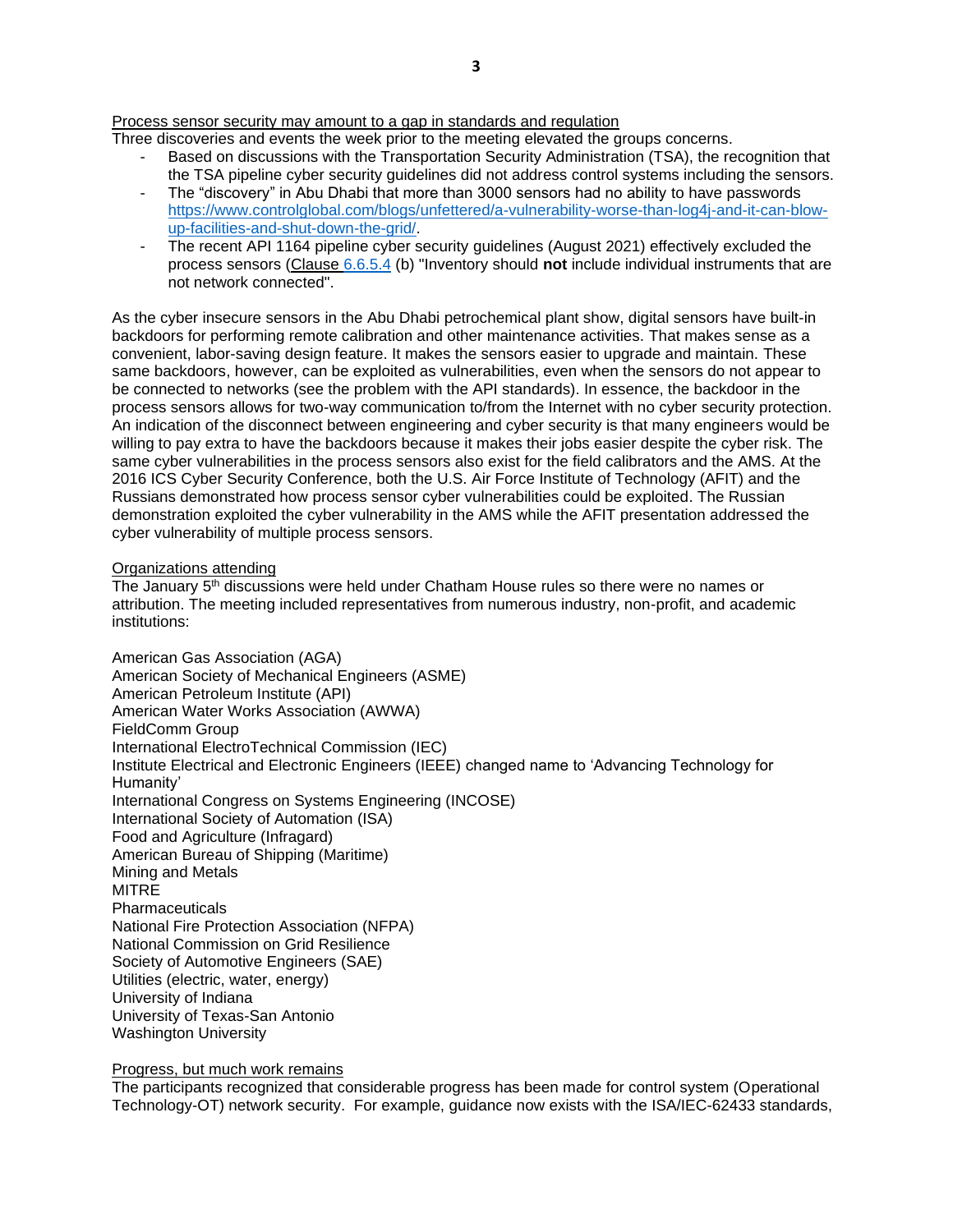NIST SP800 series standards, and various other guidance documents. However, these standards do not yet address cybersecurity considerations at the lower levels of the Purdue Reference Model, namely Levels 0,1 (process sensors/devices) and field sensor networks. The group concluded that additional research, training, and testing to improve process sensor cyber security is lacking and requires new and innovative efforts from both industry and government leaders.

The discussions must be trans-disciplinary and must include engineers and facility operators as well as IT and OT networking personnel. The numerous actual control system cyber incidents clearly demonstrate that current approaches fail to sufficiently consider the engineer/operator roles and responsibilities in identifying and mitigating threats. There is consensus that engineers' contributions to security and resilience will be stifled if the perception continues to be viewed that control system cyber security is just network and IT/OT problems. One of the attendees noted "this is less about cross-industry than it is about cross-discipline. Limitations in one discipline (e.g., instrumentation-sensors) can lead to vulnerabilities in another like security." Consequently, this is not industry or sector specific. It requires the cooperation between physical security, network security, and engineering/operational security disciplines which can be fostered and enhanced via collaboration between professional associations and societies like IEEE, ISA, ASME, etc. To summarize, the networking community currently dominates cyber security and views all sectors as effectively being an extension of IT ([https://www.controlglobal.com/blogs/unfettered/ot](https://www.controlglobal.com/blogs/unfettered/ot-network-security-often-does-not-view-control-system-devices-and-the-process-as-their-problem)[network-security-often-does-not-view-control-system-devices-and-the-process-as-their-problem](https://www.controlglobal.com/blogs/unfettered/ot-network-security-often-does-not-view-control-system-devices-and-the-process-as-their-problem)). Meanwhile, the engineering community has limited participation in cyber security decision making process as the engineering equipment that is often vulnerable is ignored by networking cyber security ([https://www.controlglobal.com/blogs/unfettered/engineering-operations-and-maintenance-often-do-not](https://www.controlglobal.com/blogs/unfettered/engineering-operations-and-maintenance-often-do-not-view-cyber-security-as-their-problem)[view-cyber-security-as-their-problem](https://www.controlglobal.com/blogs/unfettered/engineering-operations-and-maintenance-often-do-not-view-cyber-security-as-their-problem)). A cross-disciplinary approach represents an important first step in bringing the engineering discipline to help address the cyber security of control systems which is generally not done when the focus is just securing the networks. To demonstrate the feasibility of a crossdiscipline approach, a mining project in Canada was discussed that was using raw process sensor monitoring for productivity and maintenance improvements. As cyber security was also involved, the project brought multiple organizations together - corporate, plant engineering, operations, maintenance, safety, and cyber security. This project demonstrates that a cross-discipline approach is possible (in fact, necessary).

The group identified there are two distinct categories of process sensors to be addressed:

- Legacy devices These are the devices currently in use and those still being built. There is no cyber security in these devices or cyber security standards to address these device limitations.
- Nextgen devices Nextgen is still "on the drawing board" .ISA/IEC62443-4-2 can addresses these devices. However, at today's funding level, Nextgen is arguably 5 years from a prototype.

Historically, the network community has questioned whether process sensors should be within the scope of cyber security efforts. They question if process sensors are computers and if they are on networks. Process sensors may not look like computers, but they have similar components such as microprocessors which perform familiar computing functions. Sensors are also on networks, often serial as opposed to routable networks. The confusion may arise because many in the networking community view networks as being routable networks and therefore don't recognize serial networks as being networks. This can be seen in the NERC CIP standards which only recognize routable networks.

### A way forward for process sensor security

The group concluded that establishing standards and guidelines to address the unique gaps and vulnerabilities with legacy field devices remains a priority. Despite the value of tools such as the MITRE ATT&CK tool and the CVE methodology, more work is needed. The MITRE ATT&CK tool doesn't address process sensors and other control system field devices. This needs to be added based on actual cases. The CVE methodology for software vulnerabilities has no counterpart for control system hardware. This also needs to be added.

Participants felt that consideration should be given to establish a Sensor STIG (Security Technical Implementation Group). There should be some sort of threaded discussion board where discussions could continue after this meeting. There was also the question as to what organizations are best suited to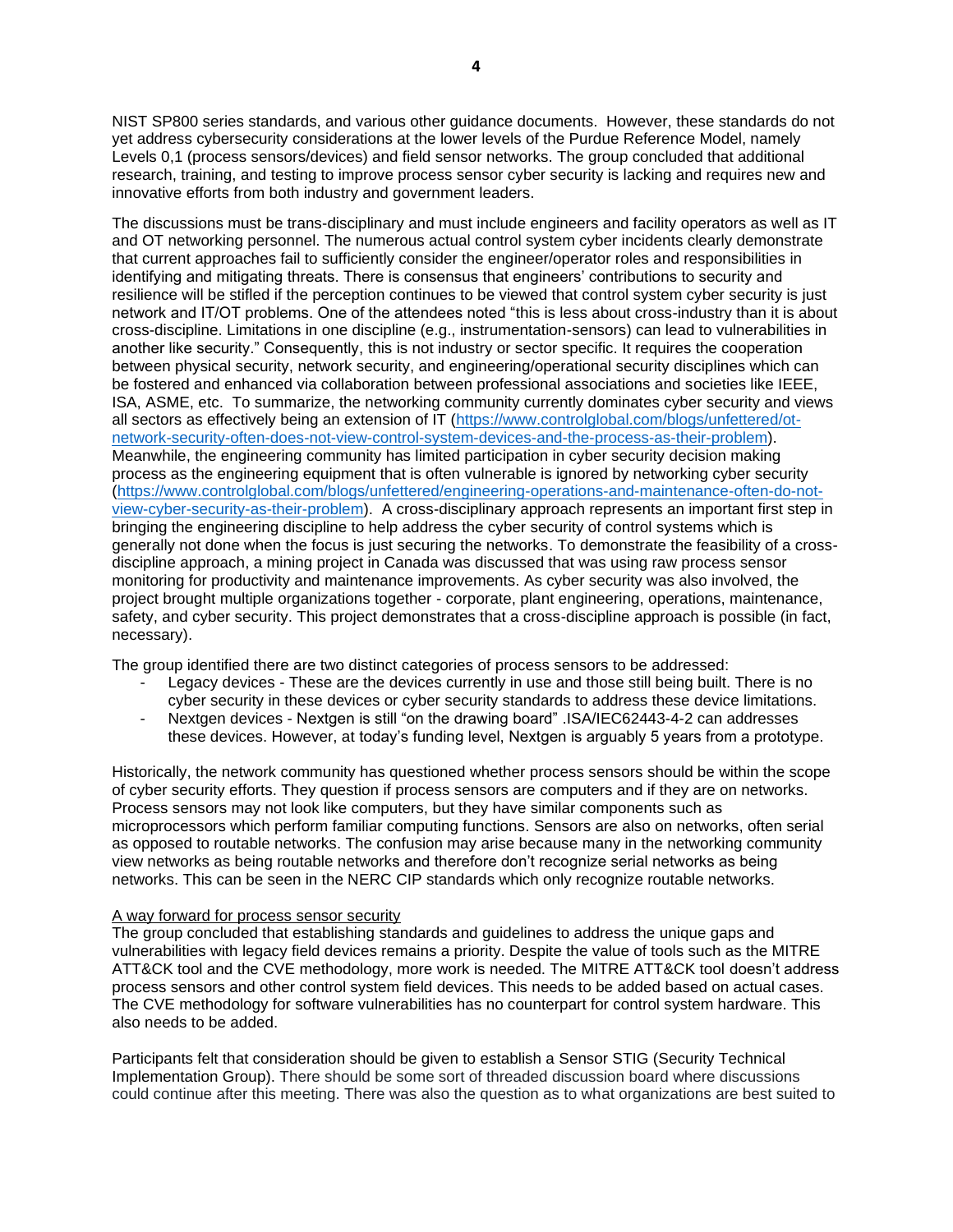sponsor and oversee this new and expanding area of training and research for control system field device cyber security.

The team agreed to develop a White Paper to be shared with government policy makers and R&D organizations who are able to resource and facilitate these efforts The white paper will clearly define what is unique about legacy control system field devices and what needs to be done to provide improved cyber security as funding is necessary to expedite developing cyber security standards, frameworks, recommended practices, and information sharing for this inter-sector community.

Historically, standards have been driven by industry. It's time for the industry that relies on process sensors to take the lead in closing the gap between cyber security and safety engineering.

Respectfully, Joe Weiss, PE, CISM, CRISC Managing Partner, Applied Control Solutions, LLC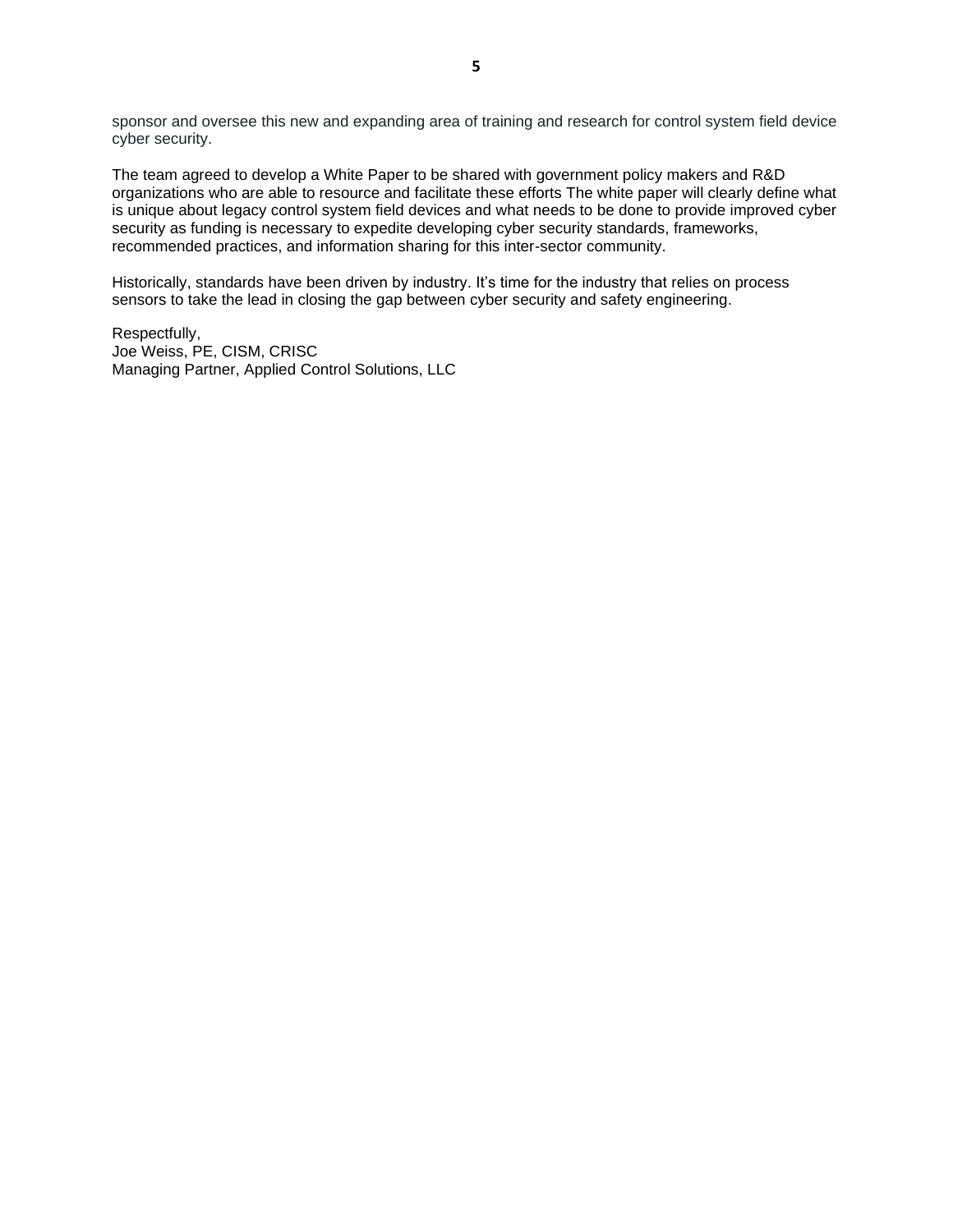### **HB 543 - AS INTRODUCED**

### 2021 SESSION

### 21-0728 06/11

| <b>HOUSE BILL</b> | 543                                                                                                  |
|-------------------|------------------------------------------------------------------------------------------------------|
| AN ACT            | establishing a commission to study nuclear power and nuclear reactor technology<br>in New Hampshire. |
| SPONSORS:         | Rep. Ammon, Hills. 40; Rep. J. Osborne, Rock. 4; Rep. Vose, Rock. 9                                  |
| COMMITTEE:        | Science, Technology and Energy                                                                       |
|                   |                                                                                                      |

### ANALYSIS

This bill establishes a commission to investigate the implementation of nuclear reactor technology in New Hampshire.

- - - - - - - - - - - - - - - - - - - - - - - - - - - - - - - - - - - - - - - - - - - - - - - - - - - - - - - - - - - - - - - - - - - - - - - - - - -

Explanation: Matter added to current law appears in *bold italics.* Matter removed from current law appears [in brackets and struckthrough.] Matter which is either (a) all new or (b) repealed and reenacted appears in regular type.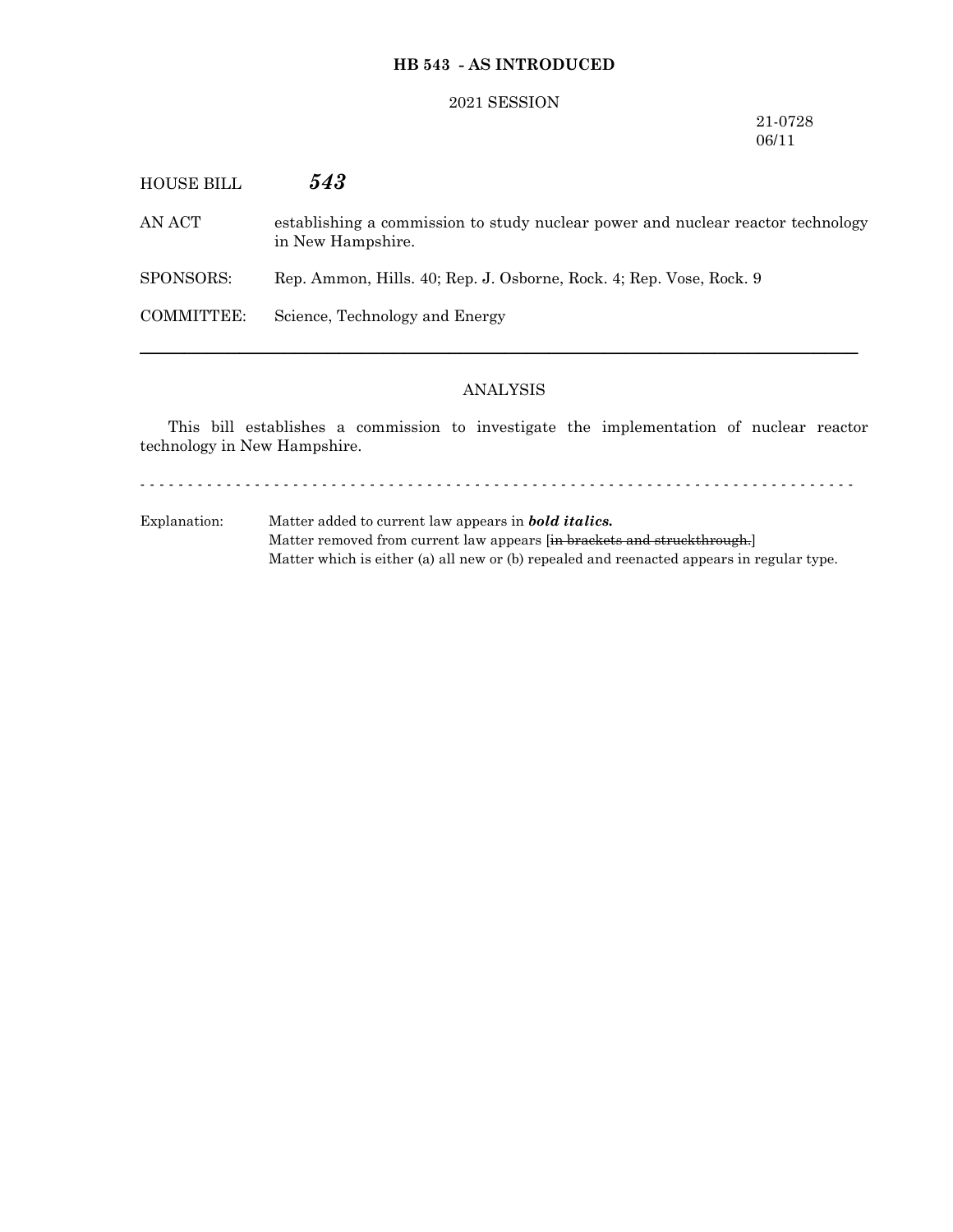#### **HB 543 - AS INTRODUCED**

#### STATE OF NEW HAMPSHIRE

#### *In the Year of Our Lord Two Thousand Twenty One*

AN ACT establishing a commission to study nuclear power and nuclear reactor technology in New Hampshire.

*Be it Enacted by the Senate and House of Representatives in General Court convened:*

1 Purpose Statement. Eliminating carbon emissions from electricity generation is an urgent goal to mitigate the threat of climate change. Energy production using wind and solar sources are still a small fraction of energy production. Wind and solar are carbon-neutral but are very low in energy density and function intermittently. Nuclear power is currently the largest source of carbonfree energy in the US, supplying 20 percent of electricity nationally. The state of nuclear reactor technology has advanced significantly in the last few decades, and a new generation of technologies, "generation IV," are purported to be safer and more reliable than older generation systems designed in the last century. Now is an opportune time to revisit nuclear power to determine the current state of technology and possible applications for energy production in New Hampshire during the coming decade. 2 New Subdivision; Commission to Investigate the Implementation of Next Generation Nuclear Reactor Technology in New Hampshire. Amend RSA 125-O by inserting after section 29 the following new subdivision: Commission to Investigate the Implementation of Next Generation Nuclear Reactor Technology in New Hampshire 125-O:30 Commission to Investigate the Implementation of Next Generation Nuclear Reactor Technology in New Hampshire. I. There is established a commission to study and consider legislation or other actions relative to the possibility of implementing next-generation, nuclear reactor technology in New Hampshire. The members of the commission shall be as follows: (a) Two members of the house of representatives, appointed by the speaker of the house of representatives. (b) One member of the senate, appointed by the president of the senate. (c) One member representing Seabrook station, appointed by the owner of the facility. (d) The commissioner of the department of environmental services, or designee. (e) The chairperson of the public utilities commission, or designee. (f) The commissioner of the department of economic development, or designee. (g) One member of a New Hampshire-based environmental consortium, appointed by the governor. 1 2 3 4 5 6 7 8 9 10 11 12 13 14 15 16 17 18 19 20 21 22 23 24 25 26 27 28 29

(h) One nuclear power expert, appointed by the governor. 30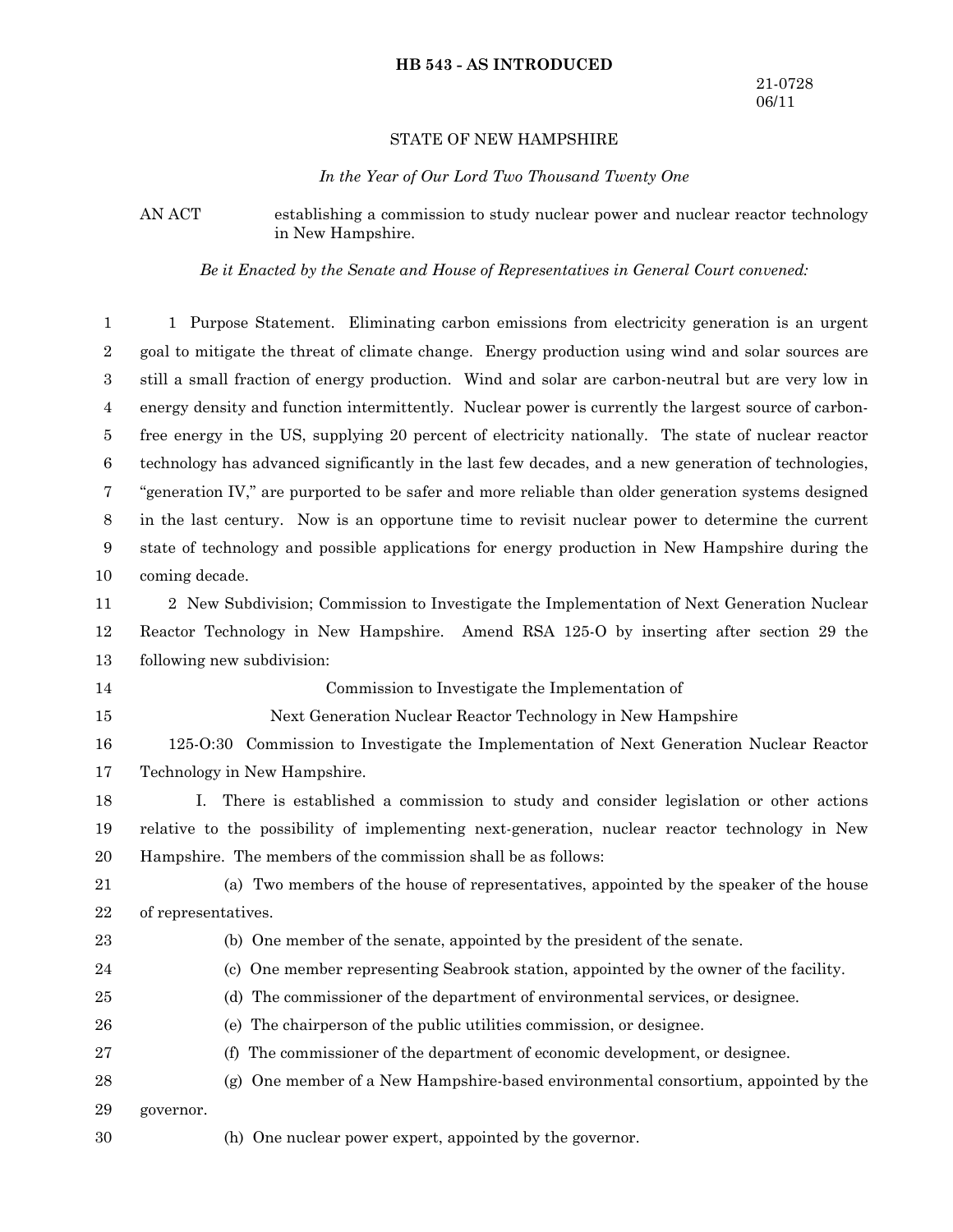### **HB 543 - AS INTRODUCED - Page 2 -**

| 1                | (i) One member of the public, appointed by the governor.                                              |
|------------------|-------------------------------------------------------------------------------------------------------|
| 2                | II. Legislative members of the commission shall receive mileage at the                                |
| 3                | legislative rate when attending to the duties of the commission.                                      |
| 4                | III. The commission shall investigate:                                                                |
| 5                | Advances in nuclear power technology, including "generation IV" reactors, by<br>(a)                   |
| $\boldsymbol{6}$ | conducting research and seeking counsel and testimony from experts in the field;                      |
| 7                | The most promising generation IV designs as determined by the Gen IV<br>(b)                           |
| 8                | International Forum:                                                                                  |
| 9                | (1) Gas-cooled Fast Reactor (GFR);                                                                    |
| 10               | (2) Lead-cooled Fast Reactor (LFR);                                                                   |
| 11               | (3) Molten Salt Reactor (MSR);                                                                        |
| 12               | (4) Supercritical Water-cooled Reactor (SCWR);                                                        |
| 13               | Sodium-cooled Fast Reactor (SFR); and<br>(5)                                                          |
| 14               | (6) Very High Temperature Reactor (VHTR);                                                             |
| 15               | (c) Large-scale, small-scale, microreactor, modular and breeder reactor designs;                      |
| 16               | (d) The safety of modern designs, including "passive safety systems";                                 |
| 17               | Various types of fuel consumption, including the ability for new designs to safely<br>(e)             |
| 18               | consume nuclear waste, such as the waste in long-term storage facilities;                             |
| 19               | (f) Nonelectric applications including:                                                               |
| 20               | (1) Hydrogen or other liquid and gaseous fuel or chemical production;                                 |
| 21               | (2) Water desalination and wastewater treatment;                                                      |
| 22               | (3) Heat for industrial processes;                                                                    |
| 23               | (4) District heating;                                                                                 |
| 24               | (5) Energy storage; and                                                                               |
| 25               | (6) Industrial or medical isotope production;                                                         |
| 26               | (g) Potential siting options;                                                                         |
| 27               | (h) Partnerships with industry participants or investors;                                             |
| 28               | Partnerships with federal agencies, such as the U.S. Nuclear Regulatory Commission;<br>(i)            |
| 29               | Federal incentives for nuclear power generation; and<br>(i)                                           |
| 30               | (k) Shall identify potential obstacles with federal nuclear regulation.                               |
| 31               | IV. The members of the commission shall elect a chairperson, vice chairperson, and clerk              |
| 32               | from among the members. The first meeting of the commission shall be called by the first-named        |
| 33               | house member. The first meeting of the commission shall be held within 60 days of the effective       |
| 34               | date of this section. Six members of the commission shall constitute a quorum.                        |
| 35               | V. The commission shall submit interim reports of its findings and any recommendations for            |
| 36               | proposed legislation to the speaker of the house of representatives, the president of the senate, the |